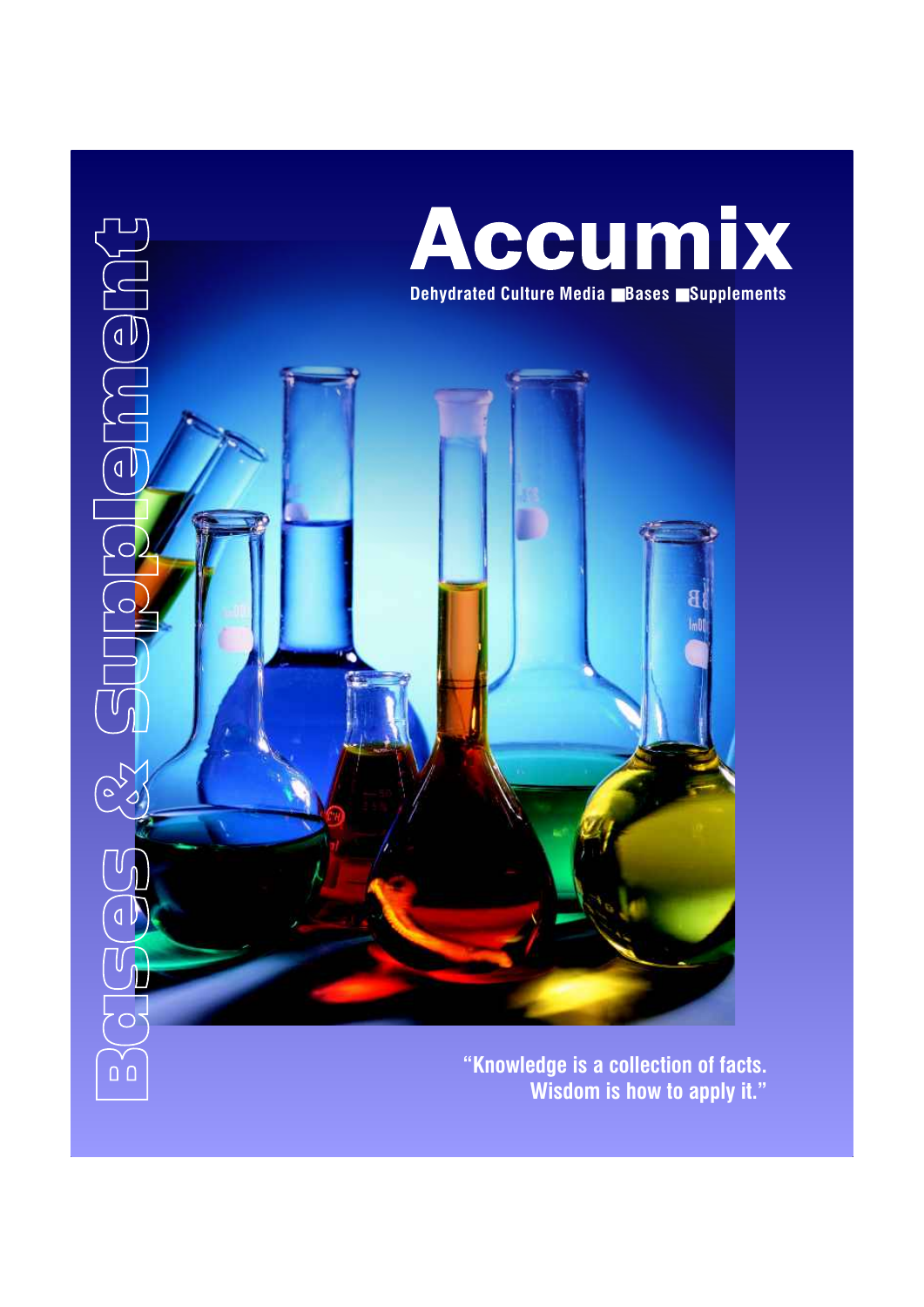## **Media Bases**

Culture media bases or raw materials are the basic ingredients of any culture media. These are manufactured within Microxpress adhering to specified quality performance standards. The different kinds of bases (peptones and extracts) available reflect the differing demands of microorganisms for amino acids, peptides and other nutrients which are the basic constituents of proteins.

Peptones are derived from different sources to suit various nutritional requirements using various proteolytic enzymes and manufacturing methods. Peptones are hydrolyzed tissues, which are supplied as spray dried powders and are very nutritious and clearly soluble in water.

## **Agar Powder AB001**

#### **Use**

Agar is used as a solidifying agent in microbiological culture media.

#### **Summary**

Agar Powder is specifically produced and specially processed for use in bacteriological culture media, where clarity and compatibility are not of prime importance. Extraneous matter, impurities, debris, salts and pigments are reduced to specified levels during manufacture. It is a technical grade powder with high mineral / metal content and is advantageous for use in certain culture media. Agar is typically used in a final concentration of 1-2% for solidifying culture media.

#### **Principle**

Agar Powder is suitable for many bacteriological applications. It is not highly processed and has broader technical specifications than most other agars.

The media bases or raw materials are provided for users who wish to create their own media or who wish to supplement the existing formulae. The use of these products will, however, not necessarily reproduce the performance of the listed Accumix culture media, even if used in identical formulae. This is because it is impossible to produce peptones or hydrolysates, which can be universally applied to any formulae.

**STORAGE - All Media Bases are to be stored at Room Temperature (RT) 0 below 30 C.**

### **Colour and Appearance**

Cream coloured powder, which only swells in cold water but solubility is facilitated by soaking the powder in cold water before dissolving in boiling water.

#### **Directions for preparation**

Refer to the final concentration of Agar Powder in the formula of the medium being prepared.

#### **Applications**

Agar Powder is used in culture media generally in the following concentrations

| Routine media                                    | 1.4 to 1.6%   |
|--------------------------------------------------|---------------|
| Semi- solid media                                | 0.15%         |
| Media with reduced oxygen tension                | $0.05 - 0.1%$ |
| Extra hard gels (to inhibit swarming of Proteus) | 3.0%          |

## **Agar Agar; Extra Pure ABOO11**

#### **Use**

Agar Agar; Extra Pure is used as a bacteriological and tissue culture work. **Summary**

Agar Agar; Extra Pure is extensively purified by exhaustively extracting Agar with water and organic solvents to remove all nitrogenous compounds, inorganic salts and vitamins. It has a low calcium and magnesium levels and is compatible with all culture media. It is recommended for bacteriological and tissue culture work.

### **Principle**

Agar Agar; Extra Pure is suitable for microbiological culture media as well as for tissue cultures.

#### **Colour and Appearance**

Cream coloured powder soluble in water, forms a clear solution. **Directions for preparation**

Refer to the final concentration of Agar Agar;Extra Pure in the formula of the medium being prepared.

### **Applications**

Agar Agar; Extra Pure is recommended for use in media employed for nutritional studies, tissue culture procedures etc. Due to low gelling temperature, it is conveniently used in Blood and Serum Agar.

The performance standards of the above medium conform to the NCCLS standards of quality assurance for commercially prepared microbiological culture media.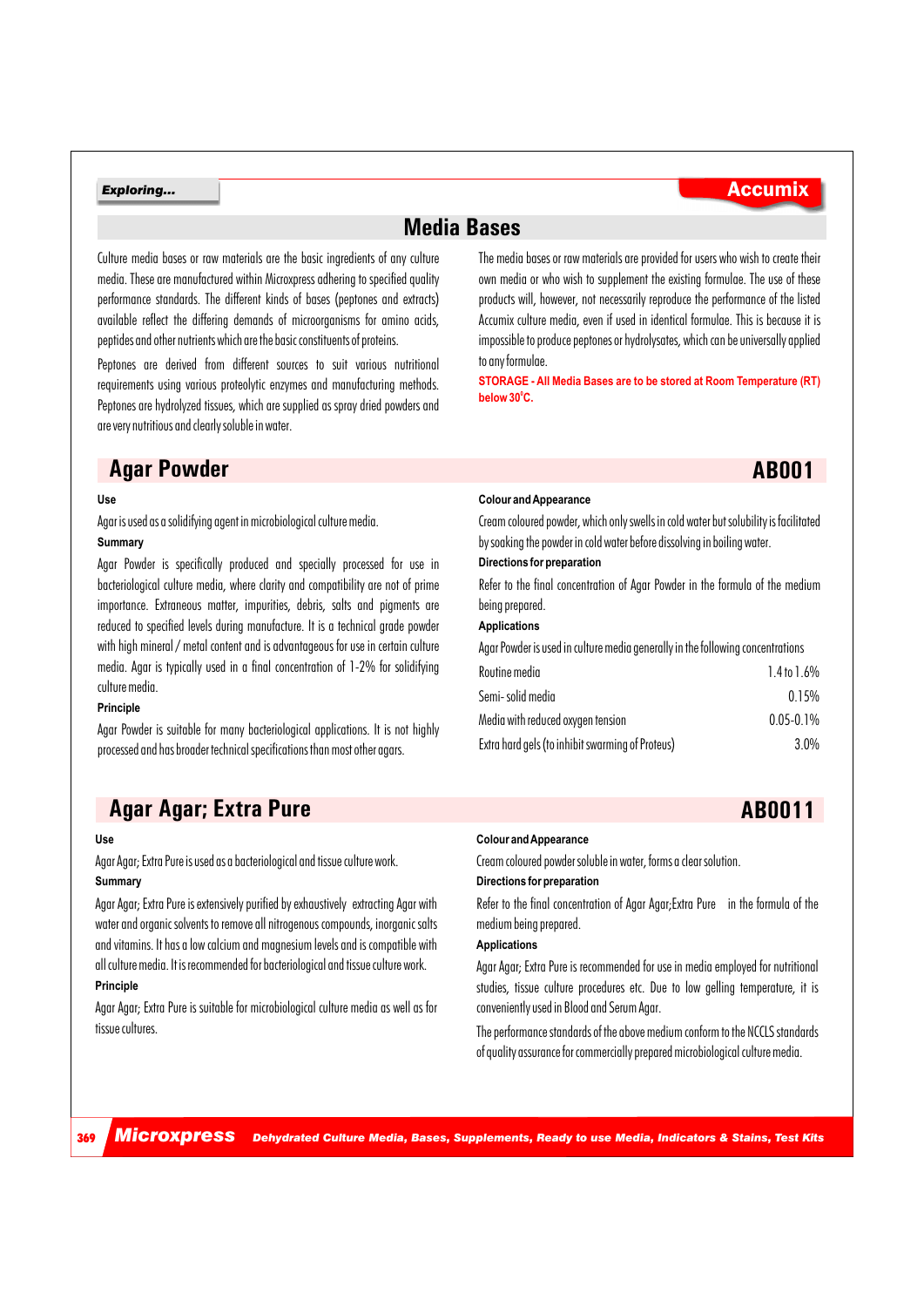## **Agar Agar; Type I Agar Agar; Type II Agar Agar; Type III**

#### **Use**

Agar Agar Type I, II and III are recommended for tissue culture work. **Summary**

Agar Agar Type I, II and III are carefully manufactured and purified with utmost care. This Agar Agar is recommended for use in tissue culture work, where high purity and good diffusion of substance is essential.

#### **Principle**

Agar Agar; is suitable for tissue culture work. It is essentially free from impurities. **Colour and Appearance**

Cream coloured powder soluble in water, forms a clear solution.

## **Beef Extract Powder AB002**

### **Use**

Beef Extract Powder is used in the preparation of a variety of culture media for the cultivation of a wide variety of microorganisms.

#### **Summary**

Beef Extract Powder is a meat extract obtained from specially selected fresh lean beef dried to powder form and provides an undefined source of nutrients. Beef extract is not exposed to the harsh treatment used for protein hydrolysis, so it can provide some of the nutrients lost during peptone manufacture. It is standard in its composition and reaction.

Beef extract is intended to replace aqueous infusion of meat in culture media and is frequently used at a concentration of 0.3 to 1.0%, although concentrations may vary depending on the nutritional requirements for the medium formulation. It is used in media for biochemical studies, particularly fermentation reactions, being free from fermentable substances that would interfere with the accuracy of such determinations.

#### **Directions for preparation**

Refer to the final concentration of Agar Agar in the formula of the medium being prepared.

**AB0012 AB0013**

**AB0014**

#### **Applications**

Agar Agar is the mainly recommended for tissue culture work. It has been used as a high performance stabilizing, thickening and gelling agent. Its ability to produce clear, colourless, odourless and natural gel.

The performance standards of the above medium conform to the NCCLS standards of quality assurance for commercially prepared microbiological culture media.

#### **Principle**

Beef Extract is a mixture of peptides, amino acids, organic acids, nucleotide fractions, minerals and some vitamins. It complements the nutritive properties of peptone by contributing minerals, phosphates, vitamins, energy sources and other essential growth factors that may be absent in peptone.

### **Colour and Appearance**

Light yellow coloured, free flowing powder, freely dissolves in distilled water to form a yellowish brown coloured solution, which remains clear on autoclaving.

### **Directions for preparation**

Refer to the final concentration of Beef Extract Powder in the formula of the medium being prepared.

### **Applications**

Beef Extract is used in general purpose media like Nutrient Agar and Broth, diagnostic media like CLED Agar and in large-scale production of antibiotics and enzymes. It is also an ingredient in Antibiotic Assay Media described in the USP and several other media recommended for standard methods application.

## **Brain Heart Infusion Powder ABOO3**

#### **Use**

Brain Heart Infusion Powder is used in the preparation of a variety of culture media for the cultivation of fastidious microorganisms.

#### **Summary**

Brain Heart Infusion Powder is a mixture of calf brain infusion and beef heart infusion. Each 17.5 grams of the powder contains infusions from 200 grams calf brain and 250 grams beef heart.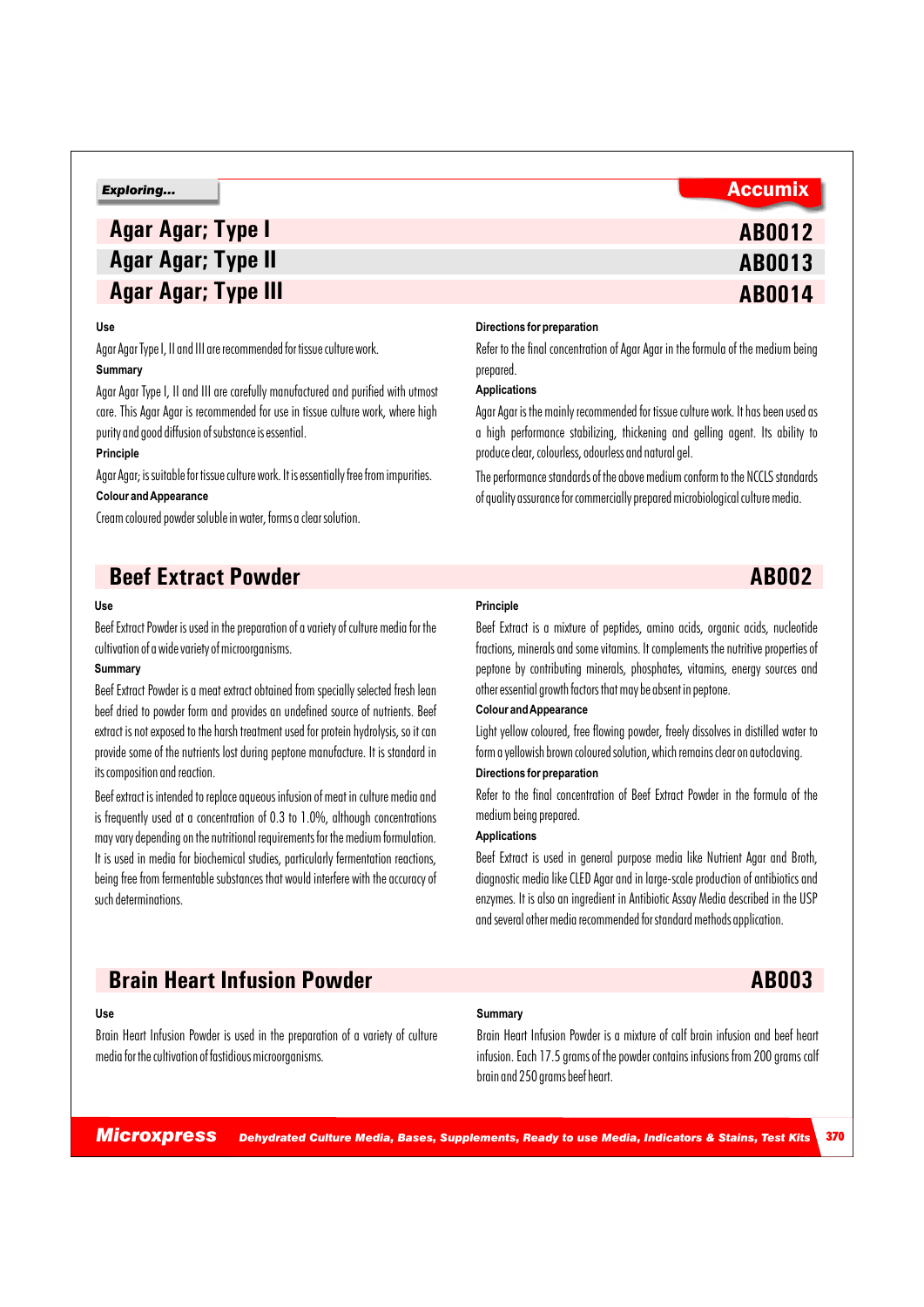#### **Principle**

Infusions of brain and heart tissue supply protein and other nutrients necessary to support the growth of fastidious and nonfastidious microorganisms.

### **Colour and Appearance**

Yellowish brown coloured, free flowing powder having characteristic but not putrescent odour. It readily dissolves in water forming beige coloured, crystalline clear solution.

#### **Directions for preparation**

Refer to the final concentration of Brain Heart Infusion Powder in the formula of the medium being prepared.

#### **Applications**

Brain Heart Infusion Powder is highly nutritious and is employed in media like Brain Heart Infusion Agar and Broth for cultivation of highly fastidious organisms. It supports good growth of staphylococci, streptococci*, Haemophilus, Neisseria*and pathogenic fungi.

## **Casein Enzymic Hydrolysate (Tryptone) AB004**

#### **Use**

Casein Enzymic Hydrolysate (Tryptone) is used in the preparation of a variety of culture media such as sterility testing media, diagnostic media and media for biochemical characterization.

#### **Summary**

Casein Enzymic Hydrolysate (Tryptone) is the pancreatic digest of milk protein casein (Tryptone) that is rich in trytophan, which is used by a wide variety of microorganisms. It can be used in any formulation where a pancreatic or tryptic digest of casein is specified. Enzymatic digest of casein is preferred over acidic digest wherein the casein is not broken down as completely into its constituent components. This makes for a more nutritious hydrolysate, especially for those organisms that prefer peptides to amino acids. It is free from detectable levels of carbohydrate and is included in standard methods applications. The European Pharmacopoeia lists it as a component in many of the recommended media. Casein Enzymic Hydrolysate works well in fermentation applications (being biologically free of carbohydrates) and has been used successfully with common

organisms such as *E.coli*. Casein Enzymic Hydrolysate can detect 'flatsour' or 'sulphide' spoilage organisms in the canning industry.

## **Principle**

Casein is the main milk protein and a rich source of amino acid nitrogen.

#### **Colour and Appearance**

Cream coloured powder, freely dissolves in distilled water forming a light yellow coloured aqueous solution that remains clear after autoclaving.

#### **Directions for preparation**

Refer to the final concentration of Casein Enzymic Hydrolysate in the formula of the medium being prepared.

#### **Applications**

Casein Enzymic Hydrolysate (Tryptone) is used in media such as Tryptone Water for testing indole production, Soyabean Casein Digest Agar and Broth which are general purpose media, Fluid Thioglycollate Medium for sterility testing and in MacConkey Agar which is a diagnostic medium.

## **Casein Peptone (Enzymic Digest of Casein)** AB0041

#### **Use**

Casein Peptone (Enzymic Digest of Casein) is used in the preparation of a variety of culture media such as sterility testing media, diagnostic media and media for biochemicalcharacterization.

#### **Summary**

Casein Peptone (Enzymic Digest of Casein) is the pancreatic digest of milk protein casein that is rich in trytophan, which is used by a wide variety of microorganisms. It can be used in any formulation where a pancreatic or tryptic digest of casein is specified. Enzymatic digest of casein is preferred over acidic digest wherein the casein is not broken down as completely into its constituent components. This makes for a more nutritious especially for those organisms that prefer peptides to amino acids. It is free from detectable levels of carbohydrate and is included in

standard methods applications. The European Pharmacopoeia lists it as a component in many of the recommended media. Casein Peptone (Enzymic Digest of Casein) works well in fermentation applications (being biologically free of carbohydrates) and has been used successfully with common organisms such as *E.coli.* Casein Peptone (Enzymic Digest of Casein) can detect 'flatsour' or 'sulphide' spoilage organisms in the canning industry.

#### **Principle**

**Colour and Appearance**

Casein Peptone is the main milk protein and a rich source of amino acid nitrogen.

Cream coloured powder, freely dissolves in distilled water forming a light yellow coloured aqueous solution that remains clear after autoclaving.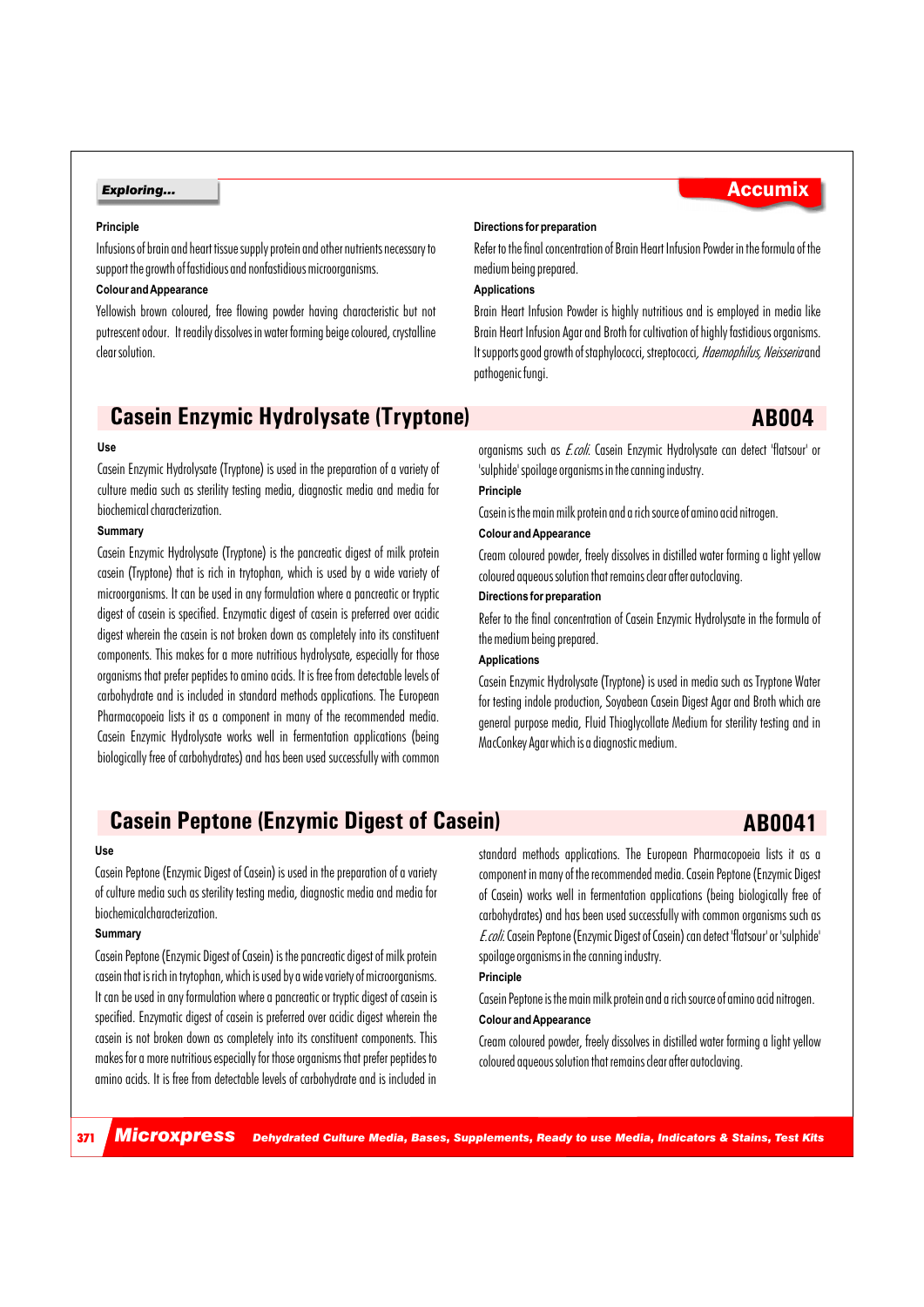#### **Directions for preparation**

Refer to the final concentration of Casein Peptone (Enzymic Digest of Casein) in the formula of the medium being prepared.

#### **Applications**

Casein Peptone (Enzymic Digest of Casein) is used in media such as Tryptone Water for testing indole production, Soyabean Casein Digest Agar and Broth which are

## **Fish Peptone AB005**

#### **Use**

Fish Peptone is used in culture media for the cultivation of a variety of bacteria and fungi.

#### **Summary**

Fish Peptone is a non-mammalian, non-animal peptone used as a nitrogen source in microbiological culture media. It is a non-bovine origin peptone to reduce Bovine Spongiform Encephalopathy (BSE) risk.

#### **Principle**

Fish Peptone contains nitrogen in a form that is readily available for bacterial metabolism.

## **Gelatin Peptone AB0051**

#### **Use**

Gelatin Peptone is used in culture media, especially for non-fastidious microorganisms. It is also used in fermentation studies.

### **Summary**

Gelatin Peptone is a pancreatic digest of porcine skin. It is low in fermentable carbohydrates. When used alone as a basic nutrient, it is suitable for preparing media for organisms not particularly fastidious in their nutritional requirements.

#### **Principle**

Gelatin is extracted from collagen, which is the fibrous protein in bone, cartilage and connective tissue. Gelatin Peptone provides nitrogen, amino acids and vitamins in microbiological culture media.

### **Use**

Gelwell is Gellan Gum, used as a gelling agent in food products, cosmetics, tablets and capsules and in microbiological media especially in plant tissue culture.

### **Summary**

Gellan gum is a high molecular weight polysaccharide, produced as a fermentation product by a pure culture of the microbe Sphingomonas elodea.

general purpose media, Fluid Thioglycollate Medium for sterility testing and in MacConkey Agar which is a diagnostic medium. The performance standards of the above medium conform to the NCCLS standards of quality assurance for commercially prepared microbiological culture media.

#### **Colour and appearance**

Yellow coloured free flowing powder, readily dissolves in water forming a light yellow coloured aqueous solution.

#### **Directions for preparation**

Refer to the final concentration of Fish Peptone in the formula of the medium being prepared.

#### **Applications**

Fish Peptone is developed for pharmaceutical and vaccine production and can replace any peptone, depending on the organism and production application.

#### **Colour and Appearance**

Light yellow coloured powder having characteristic but not putrescent odour, readily dissolves in water but insoluble in alcohol and ether. Aqueous solution is light yellow coloured that remains clear even after autoclaving.

#### **Directions for preparation**

Refer to the final concentration of Gelatin Peptone in the formula of the medium being prepared.

### **Applications**

It is recommended for use in Antibiotic Assay Media yielding low but reliable and reproducible growth levels. It also proves useful in fermentation studies in Urea Agar Base, MacConkey Agars, Violet Red Bile Agar etc.

## **Gelwell AB0052**

Gellan gum consists of four linked monosaccharides including one molecule of rhamnose, one molecule of glucuronic acid and two molecule of glucose. Gellan gum is a water soluble, off-white powder. It forms gels when positively charged ions are added. Manipulating the addition of potassium, magnesium, calcium and sodium salts can control the thickness and texture of gellan gum in various products.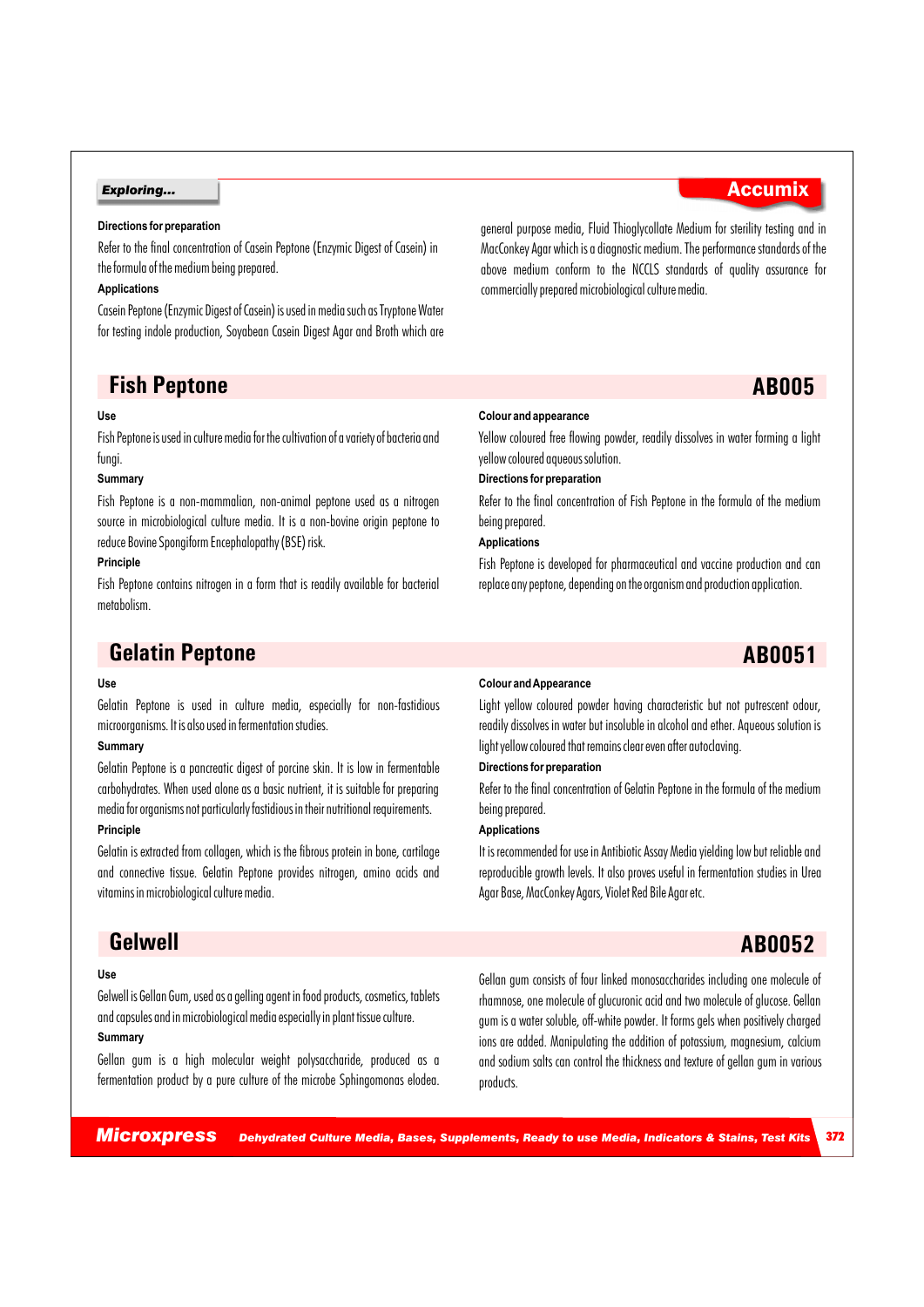#### **Principle**

Gellan gum is suitable for microbiological culture media as well as for plant tissue cultures.

#### **Colour and Appearance**

Cream coloured powder soluble in water, forming a viscous solution.

#### **Directions for preparation**

Refer to the final concentration of Gellwell in the formula of the medium being prepared.

## **Heart Infusion Powder AB006**

#### **Use**

Heart Infusion Powder is used in the preparation of culture media for cultivation of fastidious microorganisms.

#### **Summary**

Heart infusion is a dehydrated infusion obtained from heart muscles under controlled conditions to meet the nutritional demands of more exacting bacteria and is recommended for preparing heart infusion media. It is processed from large volumes of raw material, retaining all the nutritive and growth stimulating properties of fresh tissue.

#### **Principle**

Heart Infusion Powder provides nitrogenous and carbonaceous compounds, sulphur, vitamins and other nutrients to allow the growth of fastidious organisms.

## **Liver Extract Powder ABOO7**

#### **Use**

Liver Extract Powder is used in the preparation of culture media for cultivation of fastidious bacteria.

#### **Summary**

Liver Extract Powder is a dehydrated extract of fresh liver tissues, processed under controlled conditions to retain all nutritive values of liver. It is recommended for cultivation of fastidious anaerobic bacteria and a wide variety of pathogenic microorganisms. The nutritive factors of liver permit luxuriant growth of *Brucella*  and other fastidious pathogens.

#### **Principle**

373

Liver Extract Powder provides amino acids, peptides and other nutrients to support the growth of fastidious organisms.

#### **Applications**

Gellan Gum is extremely effective at low use levels and forms solid gels at concentrations as low as 0.1% along with addition of potassium, magnesium, calcium and sodium salts at certain concentrations.

The performance standards of the above medium conform to the NCCLS standards of quality assurance for commercially prepared microbiological culture media.

Brownish yellow coloured, free flowing powder, readily dissolves in distilled water. 1% aqueous solution is amber coloured which remains clear after autoclaving.

#### **Directions for preparation**

**Colour and appearance**

Refer to the final concentration of Heart Infusion Powder in the formula of the medium being prepared.

#### **Applications**

Heart Infusion Powder is used in media for cultivation of fastidious microorganisms like *Mycoplasma,* pneumococci, gonococci, meningococci, *Brucella* species, *Actinomycetes* and fungi. It is also used to prepare Blood Agar Base, media to test antibiotic sensitivity and in large-scale cultivation of microorganisms for the preparation of vaccines.

### **Colour and Appearance**

Reddish brown coloured, homogeneous powder having a characteristic liver like taste and odour. It readily dissolves in distilled water to form a light brown coloured solution, which remains clear after autoclaving.

#### **Directions for preparation**

Refer to the final concentration of Liver Extract Powder in the formula of the medium being prepared.

#### **Applications**

Liver Extract Powder is incorporated in Fluid Thioglycollate Medium for the cultivation of fastidious anaerobic bacteria such as *Brucella* species and clostridia. It is also used in large-scale cultivation of microorganisms for the bulk production of vaccines, steroids, enzymes and other products.

## **Exploring...** Accumix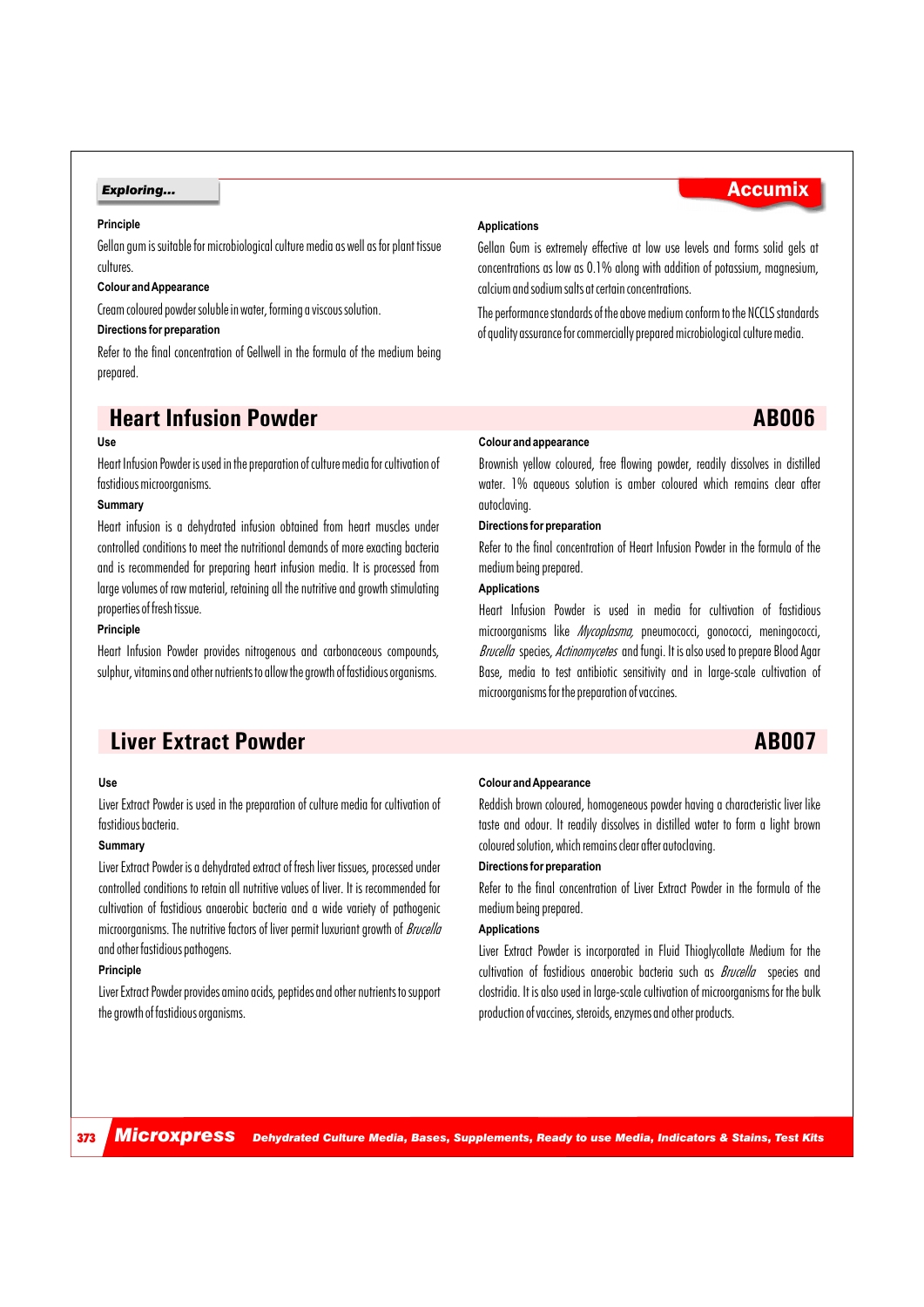## **Malt Extract Powder ABOO8**

### **Use**

Malt Extract Powder is used in the preparation of culture media for the cultivation of yeasts and moulds.

### **Summary**

Malt Extract Powder is prepared from aqueous extract of sprouted malt grains and dried under controlled conditions at low temperature to preserve carbohydrates and nitrogenous substances naturally present. It is generally employed in concentrations of 1-10%.

#### **Principle**

Malt Extract Powder has a high carbohydrate content and provides sources of carbon, protein and other nutrients. It is ideal for the cultivation of fungi because of the high concentration of reduced sugars, especially the maltoses.

## **Meat Extract Powder ABOO9**

#### **Use**

Meat Extract Powder is used in the preparation of culture media for cultivation of a wide variety of fastidious microorganisms.

#### **Summary**

Meat Extract Powder is prepared from fresh lean meat under controlled conditions to maintain nutritive properties and to obtain maximum growth of fastidious organisms.

#### **Principle**

Meat Extract Powder provides amino acids, peptides and other nutrients.

## **Mycological Peptone (Peptone M) AB010**

#### **Use**

Mycological Peptone is used in the preparation of culture media for cultivation of yeasts and moulds.

#### **Summary**

Mycological Peptone is a mixture of animal and plant peptone. Being rich in nutrients, it allows luxuriant growth of yeasts and moulds. It does not mask the appearance of media containing dyes and indicators, and is compatible with other media components.

#### **Principle**

1.0% w/v solution of Mycological Peptone provides a broad spectrum of amino acids and other nutrients for mycelial growth and sporulation. It rapidly gives a luxuriant growth with typical morphology and pigmentation. Since it does not encourage bacterial growth because of its acidity, it can be incorporated in media

#### **Colour and Appearance**

Brownish yellow coloured, homogeneous powder. It readily dissolves in distilled water to give a yellow coloured, aqueous solution.

#### **Directions for preparation**

Refer to the final concentration of Malt Extract Powder in the formula of the medium being prepared.

#### **Applications**

Malt Extract Powder is used in media employed for the cultivation of fungi such as Malt Agar, Malt Extract Agar and Malt Extract Broth. Malt extract in the agar form is recommended for the detection and isolation of yeasts and moulds from dairy products and food. It is also used for carrying stock cultures.

#### **Colour and Appearance**

Yellowish brown coloured powder with a meat like odour and taste. It readily dissolves in distilled water forming a yellowish brown coloured solution, which remains clear on autoclaving.

#### **Directions for preparation**

Refer to the final concentration of Meat Extract Powder in the formula of the medium being prepared.

### **Applications**

Meat Extract Powder is used in various laboratory media formulations for mass cultivation of organisms for various purposes. It is also employed in bulk production of antibiotics, enzymes and other products.

for the isolation of pathogenic fungi from material heavily contaminated with bacteria.

#### **Colour and Appearance**

Light yellow coloured powder, readily dissolves in distilled water forming a light yellow coloured solution that remains clear after autoclaving.

#### **Directions for preparation**

Refer to the final concentration of Mycological Peptone in the formula of the medium being prepared.

### **Applications**

It is used in the preparation of fungal media employed for isolation, cultivation and identification of saprophytic and dermatophytic fungi, using acid as well as non-acid techniques.

374

## **Exploring...** Accumix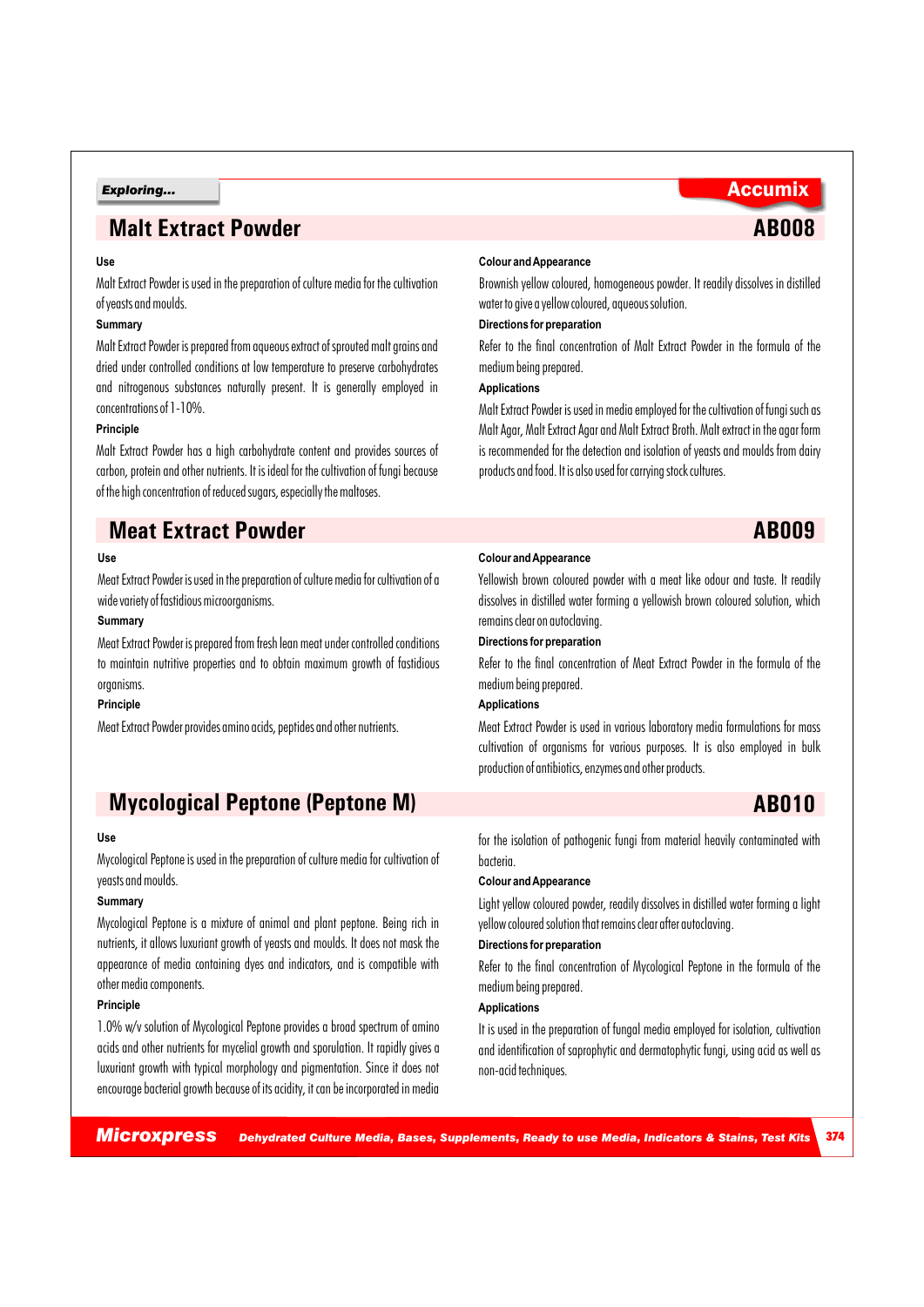## **Pancreatic Digest of Casein AB0101**

#### **Use**

Pancreatic Digest of Casein is used in the prepration of various types of microbiological culture media.

#### **Summary**

Pancreatic Digest of Casein is recommended for preparing media where an enzymatic hydrolyzed casein is esired. Pancreatic Digest of Casein supports the growth of fastidious microorganisms.

#### **Principle**

Pancreatic Digest of Casein provides nitrogen, vitamins, minerals and amino acids in prepared culture media. Casein is the main protein of milk, and a rich source of amino acid nitrogen.

#### **Colour and Appearance**

Cream coloured powder, freely dissolves in distilled water forming a light yellow coloured aqueous solution that remains clear after autoclaving.

#### **Direction of Preparation**

Refer to the final concentration of Pancreatic Digest of Casein in the formula of the medium being prepared.

#### **Applications**

Pancreatic Digest of Casein is in many microbiological culture media like Pseudomonas Agar for Fluorescein, Pseudomonas Agar for Pyocyanin, and many other culture media which help to grow the fastidious organisms.

The performance standards of the above medium conform to the NCCLS standards of quality assurance for commercially prepared microbiological culture media.

### **Peptone, Bacteriological ABO11**

#### **Use**

Peptone, Bacteriological is used in the preparation of culture media for the cultivation of a wide variety of bacteria and fungi.

#### **Summary**

Peptone, Bacteriological is prepared by enzymatic digestion of selected animal protein sources like fresh meat. Being rich in nutrients, it supports the growth of a wide variety of microorganisms. It is compatible with other media constituents and will not develop a precipitate in the media. The combination of pancreatic and papain enzymes ensures that these peptones contain a wide spectrum of polypeptides. Several media containing peptone are specified in standard methods for multiple applications.

### **Principle**

Bacteriological Peptone contains nitrogen in a form that is readily available for

## **Peptone Special AB012**

#### **Use**

Peptone Special is used in the preparation of culture media for the cultivation of a wide variety of fastidious microorganisms.

### **Summary**

Peptone Special is an enzymatic digest of animal tissue prepared under controlled conditions to allow maximum growth of fastidious microorganisms.

#### **Principle**

Peptone Special provides peptides and other nutrients to allow the growth of a

### bacterial metabolism. It has a high peptide and amino acid content, with only a negligible quantity of proteoses and more complex nitrogenous constituents. **Colour and Appearance**

Yellow coloured powder, readily dissolves in water forming yellowish brown coloured solution, which remains clear after autoclaving.

### **Directions for preparation**

Refer to the final concentration of Bacteriological Peptone in the formula of the medium being prepared.

### **Applications**

Bacteriological Peptone is used in a wide variety of nutrient media, diagnostic media, general laboratory media and for large-scale production of enzymes, vaccines, antibiotics, steroids and other products.

wide variety of organisms. It contains a wide spectrum of peptide sizes together with minerals, vitamins, nucleotides and other carbon compounds.

### **Colour and Appearance**

Yellowish brown coloured powder, having a characteristic odour. It readily dissolves in distilled water forming yellowish brown coloured solution that remains clear after autoclaving.

#### **Directions for preparation**

Refer to the final concentration of Peptone Special in the formula of the medium being prepared.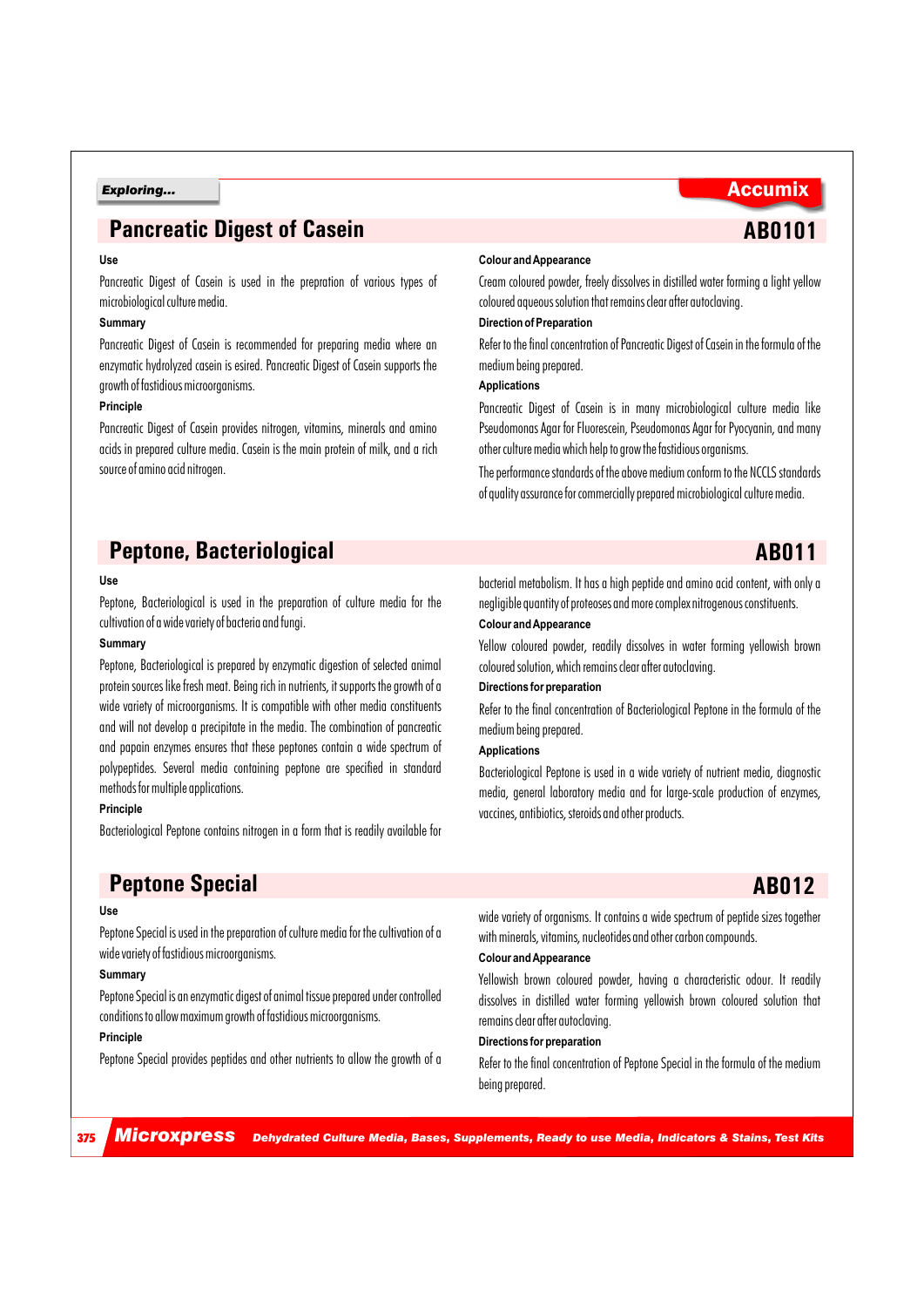#### **Applications**

Peptone Special is used in media where a wide range of fastidious organisms are to be cultured such as Columbia Blood Agar Base used for the cultivation of

## **Peptonized Milk AB0121**

#### **Use**

Peptonized Milk is used in the preparation of culture media suitable for the cultivation of lactobacilli, yeasts and moulds.

#### **Summary**

Peptonized Milk is a refined enzymatic digest of milk solids. It contains peptones, polypeptides and amino acids derived from milk protein as well as other nutritive components of skim milk.

### **Principle**

Peptonized Milk contains lactose as the energy source.

## **Proteose Peptone AB013**

#### **Use**

Proteose Peptone is used in the preparation of culture media employed for the cultivation of a wide variety of microorganisms and in producing bacterial toxins. **Summary**

Proteose Peptone is prepared from peptic digest of animal tissues, by carefully controlling the digestion parameters. Media incorporating this peptone are suitable for the cultivation of different bacteria with a wide range of nutritional requirements. Proteose peptone was originally developed to produce a diphtheria toxin of high and uniform potency from cultures of *C.diphtheriae*. It is also valuable in the production of other bacterial toxins like *C.botulinum* toxin, *C.perfringens toxin*, toxin of haemolytic streptococci and *Salmonella pullorum*. Stock cultures are well preserved on media containing proteose peptone.

#### **Principle**

Proteose Peptone is rich in proteoses, peptones and free amino acids and can successfully replace meat infusion-peptone combinations. It provides nitrogen in a form that is readily available for bacterial growth. Many factors account for the suitability of Proteose Peptone for the culture of fastidious pathogens, including

## **Soya Peptone AB014**

#### **Use**

Soya Peptone is used in the preparation of culture media for the cultivation of many fastidious microorganisms, including fungi.

staphylococci and streptococci. It is also used in the large scale cultivation of other bacteria.

### **Colour and Appearance**

Light tan, free-flowing powder readily soluble in water.

#### **Directions for preparation**

Refer to the final concentration of Peptonized Milk in the formula of the medium being prepared.

#### **Applications**

It is primarily used in culture media employed for growth and isolation of lactobacilli and yeasts and moulds in dairy products.

the nitrogen components, buffering range and the high content of proteoses, which create an environment beneficial to the maintenance of virulence and the elaboration of bacterial byproducts.

#### **Colour and Appearance**

Light coloured powder, readily dissolves in water forming light yellow coloured solution.

#### **Directions for preparation**

Refer to the final concentration of Proteose Peptone in the formula of the medium being prepared.

#### **Applications**

Proteose Peptone is used in media to support good growth of a large number of microorganisms including staphylococci, streptococci, pneumococci, meningococci, gonococci, *Neisseria, Haemophilus*, *Pasteurella, Corynebacterium* and *Histoplasma* species. It is especially suitable in media for production of *Corynebacterium diphtheria*toxin as well as in media for the production of toxins from Staphylococci*,Clostridia*and *Salmonella*. It is also used in media employed for bulk production of antibiotics, enzymes, veterinary preparations and manufacture of pertussis and measles vaccine.

#### **Summary**

Soya Peptone is obtained by the papaic hydrolysis of soya flour and complies with the USP specification. It is recommended in media that are required to support a shorter lag phase and smaller generation time to allow rapid luxuriant growth.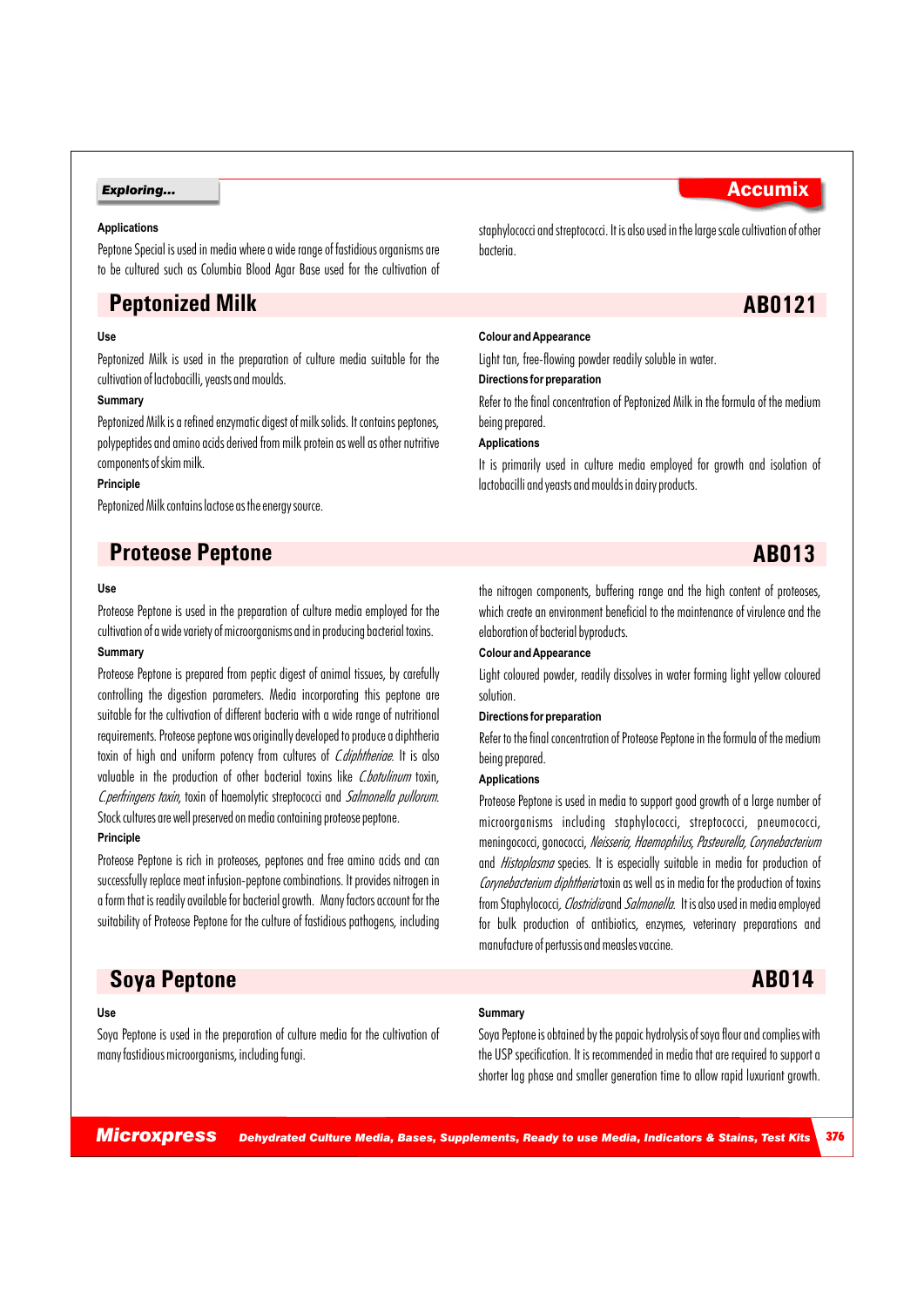Soya Peptone is also recommended as a growth stimulant for the cultivation of difficult and fastidious organisms because of its growth stimulatory properties and is considered a non-animal product. Soy based peptones are used when it is necessary to eliminate all animal derived components. Soya peptone is specified in various standard methods for multiple applications.

#### **Principle**

In addition to its nitrogen content, it has a high carbohydrate content and is suitable for many purposes. The presence of sugars raffinose, sucrose and various other reducing sugars may be of importance in certain applications. However, high carbohydrate content makes it unsuitable for use in media intended for diagnostic work involving specific sugars and fermentable carbohydrates.

## **Tryptose AB015**

#### **Use**

Tryptose is used in the preparation of culture media for the cultivation of many fastidious microorganisms.

### **Summary**

Tryptose is a mixture of enzymatic digest of protein designed to promote luxuriant growth of highly fastidious microorganisms. The digestive process of Tryptose results in assorted peptides of higher molecular weight suitable for long chain amino acid requirements. Tryptose was developed while studying the growth requirements of *Brucella.* It is very useful for cultivation of streptococci, pneumococci, meningococci and other fastidious micriorganisms. Huddleson found Tryptose to be equal or superior to meat infusion, providing uniformity for the cultivation and differentiation of fastidious organisms and can be successfully employed in place of meat infusion.

#### **Principle**

Tryptose provide sources of carbon, nitrogen, amino acids and vitamins required for bacterial growth.

## **Veg Peptone AB0151**

#### **Use**

Veg Peptone is used in the preparation of a variety of culture media for the cultivation of microorganisms.

#### **Summary**

Veg Peptone is an enzymic hydrolysate of vegetable proteins containing a mixture of peptides and amino acids that gives comparable growth promoting properties as that of animal origin peptone. This highly nutritious alternative to conventional culture media ingredients is ideal for use in fermentations and other pharma processes where animal based peptones are to be avoided.

#### **Colour and Appearance**

Light yellow coloured powder, readily soluble in distilled water forming a light yellow coloured solution.

#### **Directions for preparation**

Refer to the final concentration of Soya Peptone in the formula of the medium being prepared.

### **Applications**

Soya Peptone is used in Fluid Thioglycollate Medium for cultivation of anaerobic bacteria, in Soyabean Casein Digest Medium for cultivation of a wide variety of microorganisms, and in fungal media for cultivation of fungi.

#### **Colour and Appearance**

Light yellow coloured powder that forms a crystal clear aqueous solution in distilled water.

#### **Directions for preparation**

Refer to the final concentration of Tryptose in the formula of the medium being prepared.

#### **Applications**

Tryptose is used in the preparation of Blood Agar. The haemolytic reactions of bacteria can be easily demonstrated on Blood Agar containing tryptose because the blood cells are maintained in an excellent condition. It is also used in media employed for vaccine preparation wherein rapid and luxuriant growth is desired for large scale manufacturing of vaccines.

#### **Principle**

Veg Peptone is formulated to provide a good nutritional base allowing growth of even fastidious organisms. Despite meticulous precautions, concerns remain that use of meat based peptones could lead to contamination with prions responsible for Bovine Spongiform Encephalopathy and other Transmissible pongiform Encephalopathies. Manufactured entirely from vegetable protein and containing no material of animal origin, Veg Peptone reduces this risk.

### **Colour and Appearance**

Frozen dew coloured, homogeneous free flowing powder having characteristic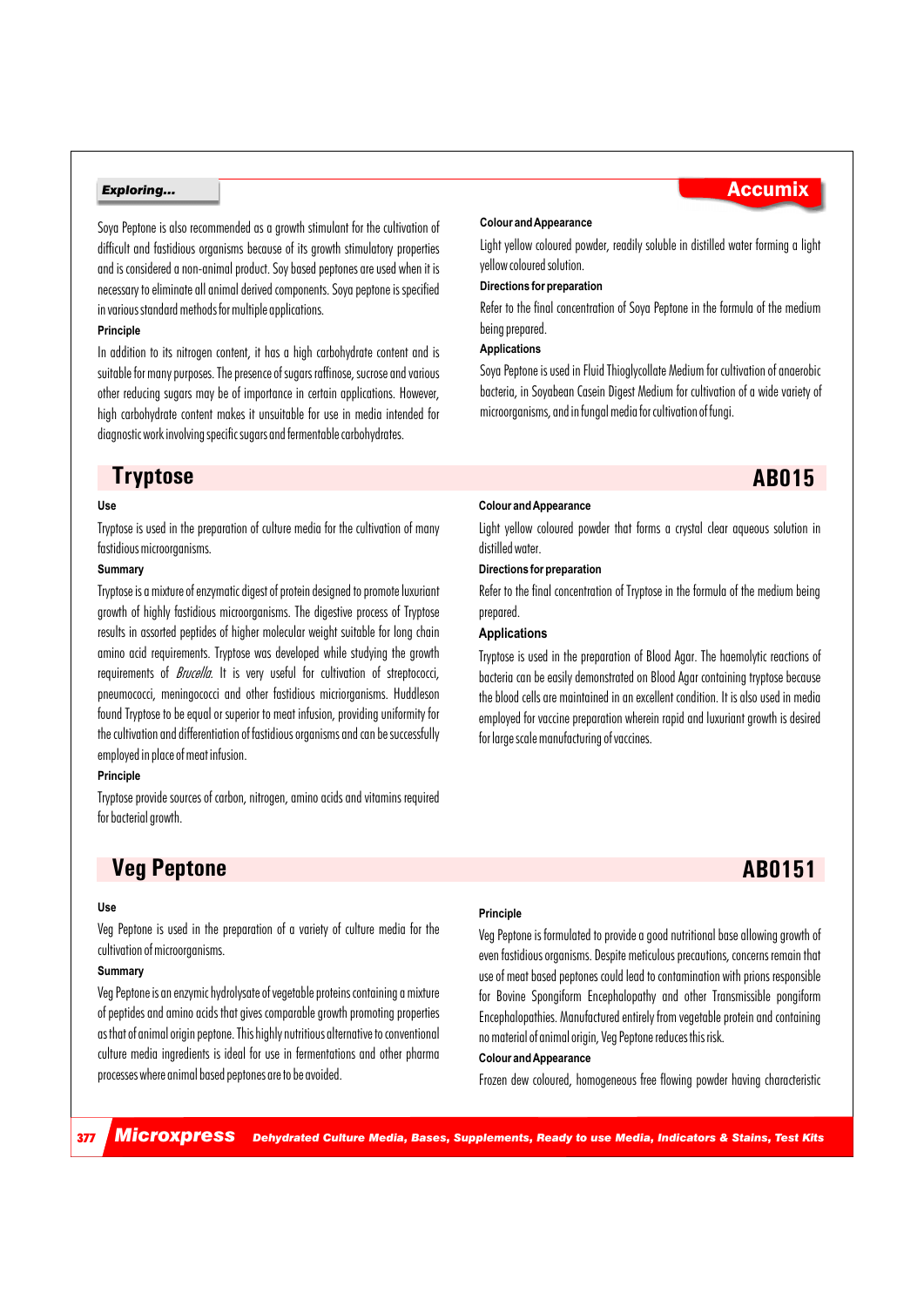colour of protein. It freely dissolves in water; a 1% aqueous solution remains clear without haziness even after autoclaving.

#### **Directions for Preparation**

Refer to the final concentration of Veg Peptone in the formula of the medium being prepared.

#### **Applications**

Veg Peptone is recommended for use as a culture media ingredient in a variety of media.

#### **Use**

Xtrapep is used in the preparation of culture media for the cultivation of many fastidious microorganisms, including fungi.

#### **Summary**

Xtrapep is recommended in media that are required to support a shorter lag phase and smaller generation time to allow rapid luxuriant growth. Xtrapep is also recommended as a growth stimulant for the cultivation of difficult and fastidious organisms because of its growth stimulatory properties and is considered a nonanimal product. Xtrapep is used when it is necessary to eliminate all animal derived components. Xtrapep is specified in various standard methods for multiple applications.

#### **Principle**

In addition to its nitrogen content, it has a high carbohydrate content and is

media as well as for commercial production of enzymes, antibiotics, vaccines and other products. It can be used to replace animal origin peptone in all culture

## **Xtrapep AB0152**

suitable for many purposes. The presence of sugars raffinose, sucrose and various other reducing sugars may be of importance in certain applications. However, high carbohydrate content makes it unsuitable for use in media intended for diagnostic work involving specific sugars and fermentable carbohydrates.

#### **Colour and Appearance**

Light yellow coloured powder, readily soluble in distilled water forming a light yellow coloured solution.

#### **Directions for preparation**

Refer to the final concentration of Xtrapep in the formula of the medium being prepared.

#### **Applications**

Xtrapep is used in fungal media for cultivation of fungi as well as bacteria.

The performance standards of the above medium conform to the NCCLS standards of quality assurance for commercially prepared microbiological cu lture media.

## **Yeast Extract Powder AB016**

#### **Use**

Yeast Extract Powder is used in the preparation of culture media for the cultivation of a wide variety of microorganisms.

#### **Summary**

Yeast Extract Powder is prepared by drying the extract obtained from yeast cells (*Saccromyces*) specially grown for this purpose. It is manufactured under controlled conditions to preserve the naturally occurring B complex vitamins and free amino acids. Its addition to many media or fermentation broths increases the yield of organisms and is recommended where rapid and luxuriant growth is required. It is considered a non-animal product. Yeast based peptones are used when it is necessary to eliminate all animal derived components. Media formulations containing yeast extract are specified in standard methods for various applications.

#### **Principle**

Yeast Extract Powder is a rich source of amino nitrogen. It provides vitamins, nitrogen, amino acids and carbon required for bacterial growth.

#### **Colour and Appearance**

Brownish yellow coloured, homogeneous, free flowing powder, readily dissolves in water forming yellowish brown coloured solution that remains clear after autoclaving.

#### **Directions for preparation**

Refer to the final concentration of Yeast Extract Powder in the formula of the medium being prepared.

### **Applications**

Yeast Extract is rich in vitamins, especially those belonging to the B complex and is considered one of the most complete and versatile of the fermentation bionutrients available. In culture media, it is either used with beef extract or in place of beef extract. It has proved to be a valuable ingredient of media used for carrying stock cultures and for preparation of inocula of lactobacilli for microbiological assay of vitamins. It has been used effectively in culture media for study of bacteria in milk and other dairy products and is employed in the study of bacterial flora of commercially prepared infant foods, as well as in the study of organisms present in evaporated and condensed milk. Yeast extract is also used in media employed for antibiotic assay procedures.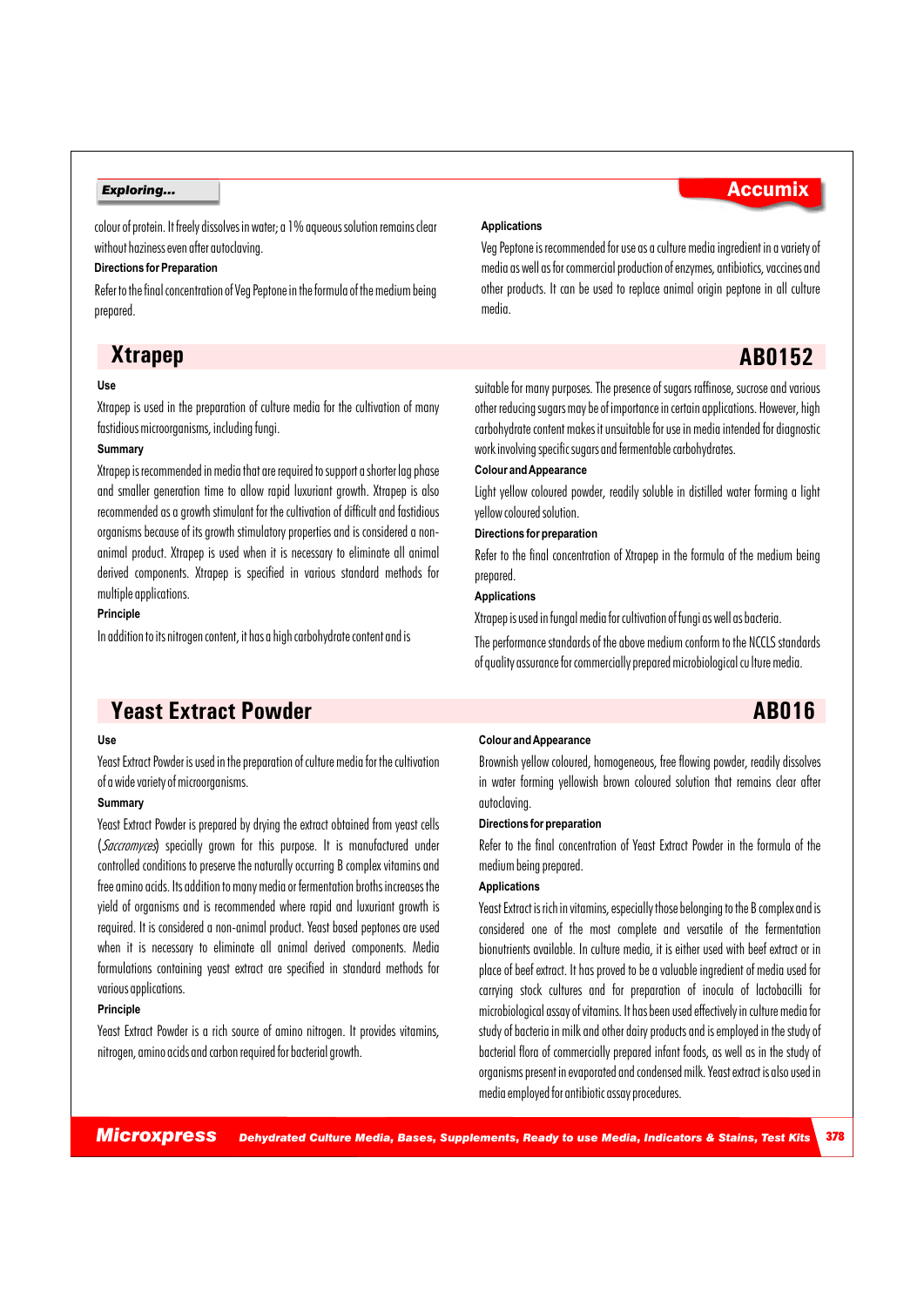## **VEG MEDIA BASES**

## **Acc Veg Extarct BE (Beef Extract)**

### **Use**

Accu Veg Extract BE is used for preparation of a variety of culture media.

#### **Summary**

Accu Veg Extract BE is prepared under controlled condition by extracting vegetable proteins. It ishighly nutritious and supports heavy growth of a wide variety of microorganisms. Recommended concentration for use is 0.3 - 0.5% w/v and the growth promoting properties are comparable to Beef Extract Powder.

### **Principle**

Accu Veg Extract BE complements the nutritive properties of peptone by contributing carbohydrate, vitamins, & amino acids. Vegetable Extract is a meatfree alternative to traditional peptones. With a wide distribution of peptides it meets the requirements for replacing Peptone from meat, enzymatic digest to yield maximum growth of variety of microorganisms.

#### **Colour and appearance**

Light Yellow coloured, free flowing, freely dissolve in distilled water. Insoluble in chloroform and ether.

#### **Direction of preparation**

Refer to the final concentration of Accu Veg Extract BE in the formula of the medium being prepared.

#### **Applications**

It can be used successfully in following culture media in place of Beef Extract:

| Bulk production of antibiotics, enzymes and other products.                    |
|--------------------------------------------------------------------------------|
| Diagnostic media: CLED Agar, DCLS Agar, TSI Agar, Wilson Blair Agar Base, etc. |
| General purpose media: Beef Extract Agar/Broth and Nutrient Agar/Broth etc.    |

### **Chemical Analysis**

| Total Nitrogen :            | Not less than 9%   |
|-----------------------------|--------------------|
| $\alpha$ - Amino Nitrogen : | Not less than 3.0% |
| Sodium Chloride :           | Not more than 5%   |
| Loss on drying :            | Not more than 5%   |
| <b>Cultural Response:</b>   |                    |
|                             |                    |

Cultural response was observed after 18-48 hours at 35-37°C in Nutrient Agar using Acc Veg Extarct BE as an ingredient.

| Organisms (ATCC)                                                 | Growth  |
|------------------------------------------------------------------|---------|
| E. coli (25922)                                                  | Good-lu |
| Ps. aeruginosa (27853)                                           | Good-lu |
| S. aureus (25923)                                                | Good-lu |
| S. pyogenes (19615)                                              | Good-lu |
| Storage                                                          |         |
| Store helow $30^{\circ}$ C II se hefore exniry date on the label |         |

Good-luxuriant *Ps. aeruginosa* (27853) Good-luxuriant **Good-luxuriant** *S. pyogenes* (19615) Good-luxuriant

## **Accu Veg Extract ME (Meat Extarct)**

#### **Use**

Accu Veg Extract ME highly nutritious ingredient, used for cultivation of fastidious microorganisms.

### **Summary**

Accu Veg Extract ME is prepared under controlled conditions by extracting vegetable proteins.

#### **Cultural Response :**

Cultural response is comparable with Meat extract powder. 0.3 - 0.5% concentration supports the growth of fastidious organisms, when combined with suitable vegetable peptones.

#### **Principle**

Accu Veg Extract ME powder provides amino acids, peptides and other nutrients.

#### **Colour and appearance**

Light Yellow coloured, free flowing, freely dissolve in distilled water. Insoluble in alcohol.

### **Direction of preparation**

Refer to the final concentration of Accu Veg Extract ME in the formula of the medium being prepared.

#### **Applications**

Accu Veg Extract Me is used in various laboratory media formulations for mass cultivation of organisms for various purposes. It is also employed in bulk production of antibiotics, enzymes and other products.

It is used as follows :

*Microxpress Dehydrated Culture Media, Bases, Supplements, Ready to use Media, Indicators & Stains, Test Kits*

## **ABV002**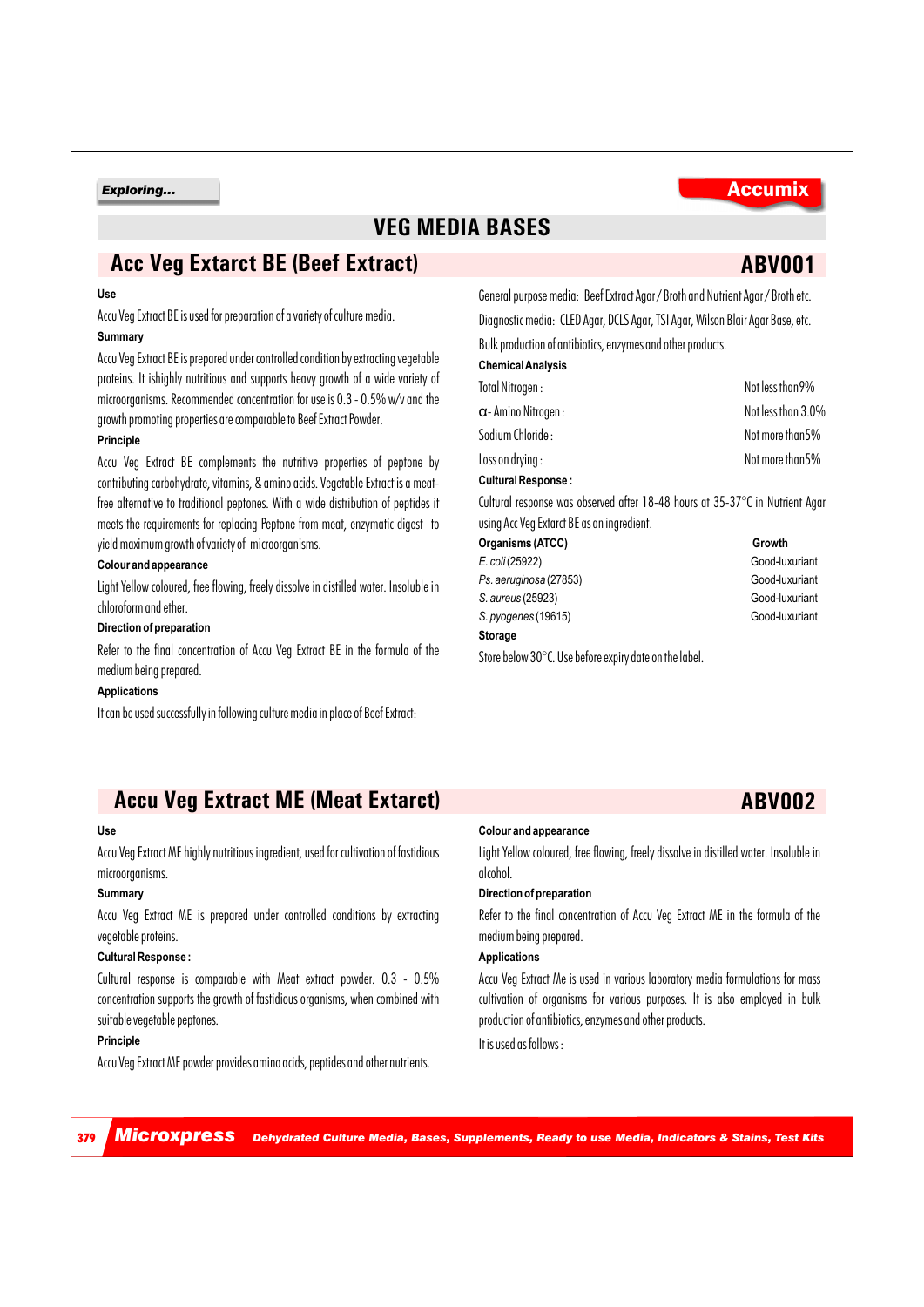#### **Applications :**

General purpose media:

Standard Nutrient Media, Staphylococcus Enrichment Broth, Disinfectant Test Broth, Sterility Test Media A and B, VL Medium etc.

### **Diagnostic Media:**

Yersinia Isolation Agar, Salmonella Agar N Z, Inositol Brilliant Green Bile Agar, Gelatin Iron Agar, Anderson Agar Base, etc.

Bulk production of antibiotics, enzymes and other products of microbiological origin.

#### **Chemical Analysis**

| Total Nitrogen:             | Not less than 1 1 % |
|-----------------------------|---------------------|
| $\alpha$ - Amino Nitrogen : | Not less than 3.5%  |

| Sodium Chloride ·                                                                          | Not more than 5% |
|--------------------------------------------------------------------------------------------|------------------|
| Loss on drying :                                                                           | Not more than 5% |
| <b>Cultural Response:</b>                                                                  |                  |
| Cultural response was observed after 18-48 hours at 35-37 $\degree$ C in Sterility Testing |                  |
| Medium A using Accu Veg Extract ME as an ingredient.                                       |                  |
| Organisms (ATCC)                                                                           | Growth           |
| Ps. aeruginosa (27853)                                                                     | Good-luxuriant   |
| S. aureus (25923)                                                                          | Good-luxuriant   |
| S. faecalis (29212)                                                                        | Good-luxuriant   |
| B. subtilis (6633)                                                                         | Good-luxuriant   |
| Storage:                                                                                   |                  |
| Store below 30°C. Use before expiry date on the label.                                     |                  |

## **Accu Veg Infusion Powder BH (Brain Heart Infusion Powder)**

**Use**

Accu Veg Infusion Powder BH is used in the preparation of variety of culture media for the cultivation of fastidious microorganisms.

#### **Summary**

A dehydrated infusion from vegetable proteins under controlled conditions. Growth supporting properties of this infusion is comparable with Brain Heart Infusion powder.

### **Principle**

Accu Veg Infusion Powder BH supply protein and other nutrients necessary to support the growth of fastidious and non fastidious microorganisms.

#### **Colour and appearance**

Light Yellow coloured, free flowing, freely dissolve in distilled water. Insoluble in chloroform and ether.

#### **Direction of preparation**

Refer to the final concentration of Accu Veg Infusion Powder BH in the formula of the medium being prepared.

#### **Applications**

It is highly nutritious and suitable for cultivation of fastidious organisms, for the fermentative production of vaccines and for preparing Blood Agar. It supports the

## **Accu Veg Peptone MP (Meat Peptone)**

#### **Use**

Accu Veg Peptone MP is used as an ingredient for bacteriological culture media for routine cultivation of variety of microorganisms.

growth of staphylococci, streptococci, *Haemophilus, Neisseria* and pathogenic fungi.

**ABV003**

## C**hemical Analysis**

| Total Nitrogen:             | Not less than 1 1 % |
|-----------------------------|---------------------|
| $\alpha$ - Amino Nitrogen : | Not less than 3.5%  |
| Sodium Chloride:            | Not more than 5%    |
| Loss on drying :            | Not more than 5%    |
| <b>Cultural Response:</b>   |                     |

### Cultural response was observed after 18-24 hours at 35-37°C in Brain Heart Infusion Agar using Accu Veg Infusion Powder BH as an ingredient

| Organisms (ATCC)     | Growth    |
|----------------------|-----------|
| E. coli (25922)      | Luxuriant |
| S. flexneri (12022)  | Luxuriant |
| S. pneumoniae (6303) | Luxuriant |
| S. aureus (25923)    | Luxuriant |
| C. albicans (26790)  | Luxuriant |
| Storage:             |           |

Store below 30°C. Use before expiry date on the label.

Accu Veg Peptone MP is an enzymic hydrolysate of specially selected vegetable proteins. It is recommended for use in bacteriological culture media that can

*Microxpress Dehydrated Culture Media, Bases, Supplements, Ready to use Media, Indicators & Stains, Test Kits* <sup>380</sup>

**Summary**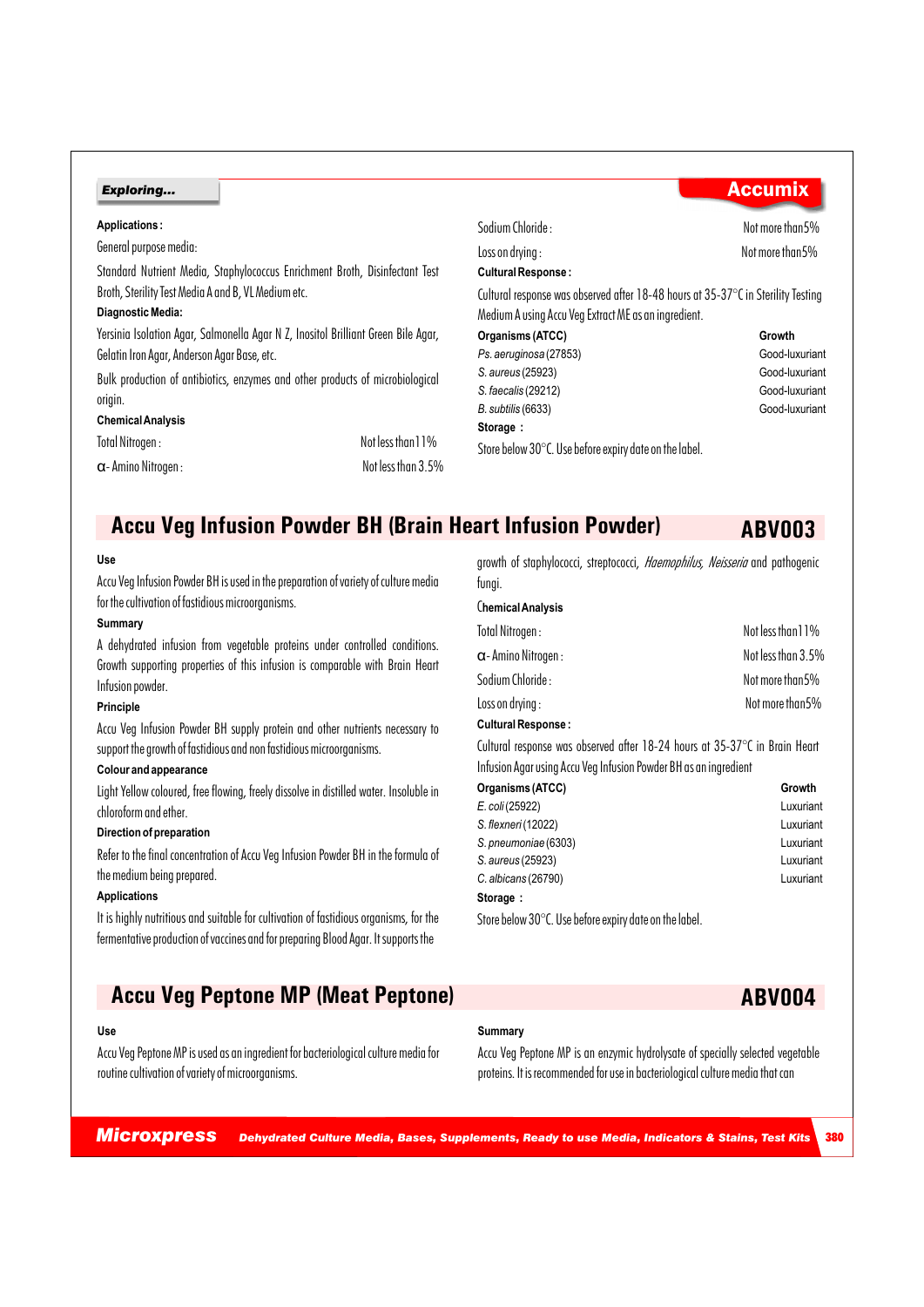successfully replace meat peptones. It supports good growth of a wide variety of microorganisms in culture media in routine diagnostic and research bacteriology. successfully replace meat peptones. It supports good growth of a wide variety of microorganisms in culture media in routine diagnostic and research bacteriology. **Principle**

Accu Veg Peptone MP is meat-free alternative to traditional peptones. With a wide distribution of peptides it meets the requirements for replacing meat extract to yield maximum growth of variety of microorganisms.

#### **Colour and appearance**

Light Yellow coloured, free flowing, freely dissolve in distilled water. Insoluble in chloroform and ether.

#### **Direction of preparation**

Refer to the final concentration of Accu Veg Peptone MP in the formula of the medium being prepared.

#### **Applications**

It is recommended for use in general purpose culture media for routine cultivation of a variety of microorganisms. It can also be used in mass scale cultivation of

microorganisms for antibiotics, enzymes, vitamins production or for other similar products of microbial origin.

#### **Chemical Analysi**

| Total Nitrogen:             | Not less than 10%  |
|-----------------------------|--------------------|
| $\alpha$ - Amino Nitrogen : | Not less than 3.0% |
| Moisture:                   | Not less than 5.0% |
| Sodium Chloride :           | Not more than 5%   |
| <b>Cultural Response:</b>   |                    |

Cultural response was observed after 18-24 hours at 35-37°C in BPL Agar using Accu Veg Peptone MP as an ingredient

| Organisms (ATCC)                | Growth         | Colour of colony |
|---------------------------------|----------------|------------------|
| E. coli (25922)                 | Good-luxuriant | Yellow           |
| S. serotype Enteritidis (13076) | Good-luxurient | Pink-red         |
| S. serotype Typhimurium (14028) | Good-luxuriant | Pink-red         |
| Storage:                        |                |                  |

Store below 30°C. Use before expiry date on the label.

## **Accu Veg Peptoe PB (Peptone Bacteriological)**

#### **Use**

Accu Veg Peptoe PB is used as an ingredient for preparation of culture media for a variety of bacteria and fungi.

### **Summary**

Accu Veg Peptoe PB is manufactured under controlled conditions from vegetable proteins. It is especially adapted for the preparation of media for culturing fastidious bacteria and supports cultural characteristics comparable with Peptone special.

#### **Principle**

It contain nitrogen in form that is readily available for bacterial metabolism. It has a high peptide and amino acid content.

#### **Colour and appearance**

Sea mist coloured, free flowing, freely dissolve in distilled water. Insoluble in alcohol.

#### **Direction of preparation**

Refer to the final concentration of Accu Veg Peptone PB in the formula of the medium being prepared.

### **Applications**

It can be used for the preparation of media for cultivation of following bacteria:

*Neisseria species* : G C Agar Base, Thayer Martin Medium Base.

*Yersinia* species : Yersinia Selective Agar Base.

*Staphylococci and Streptococci* : Columbia Agar Base.

It can also be used for cultivation of other fastidious bacteria on large scale.

#### **Chemical Analysis**

| Total Nitrogen:             | Not less than 1 1 % |
|-----------------------------|---------------------|
| $\alpha$ - Amino Nitrogen : | Not less than 3.0%  |
| Sodium Chloride :           | Not more than 5%    |
| Loss on drying :            | Not more than 6%    |
|                             |                     |

### **Cultural Response :**

Cultural response was observed after 40 - 48 hours at 35 - 37°C in Columbia Blood Agar Base using Accu Veg Peptone PB as an ingredient.

| Organisms (ATCC)        | Growth         | w/5% blood Haemolysis |
|-------------------------|----------------|-----------------------|
| N. meningitidis (13090) | Good-luxuriant | none                  |
| S. aureus (25923)       | Good-luxuriant | $\beta$ or $\Box$     |
| S. epidermidis (12228)  | Good-luxuriant | a                     |
| S. pneumoniae (6303)    | Good-luxuriant | а                     |
| S. pyogenes (19615)     | Good-luxuriant | ß                     |
| Storage:                |                |                       |

Store below 30°C. Use before expiry date on the label.

*Microxpress Dehydrated Culture Media, Bases, Supplements, Ready to use Media, Indicators & Stains, Test Kits*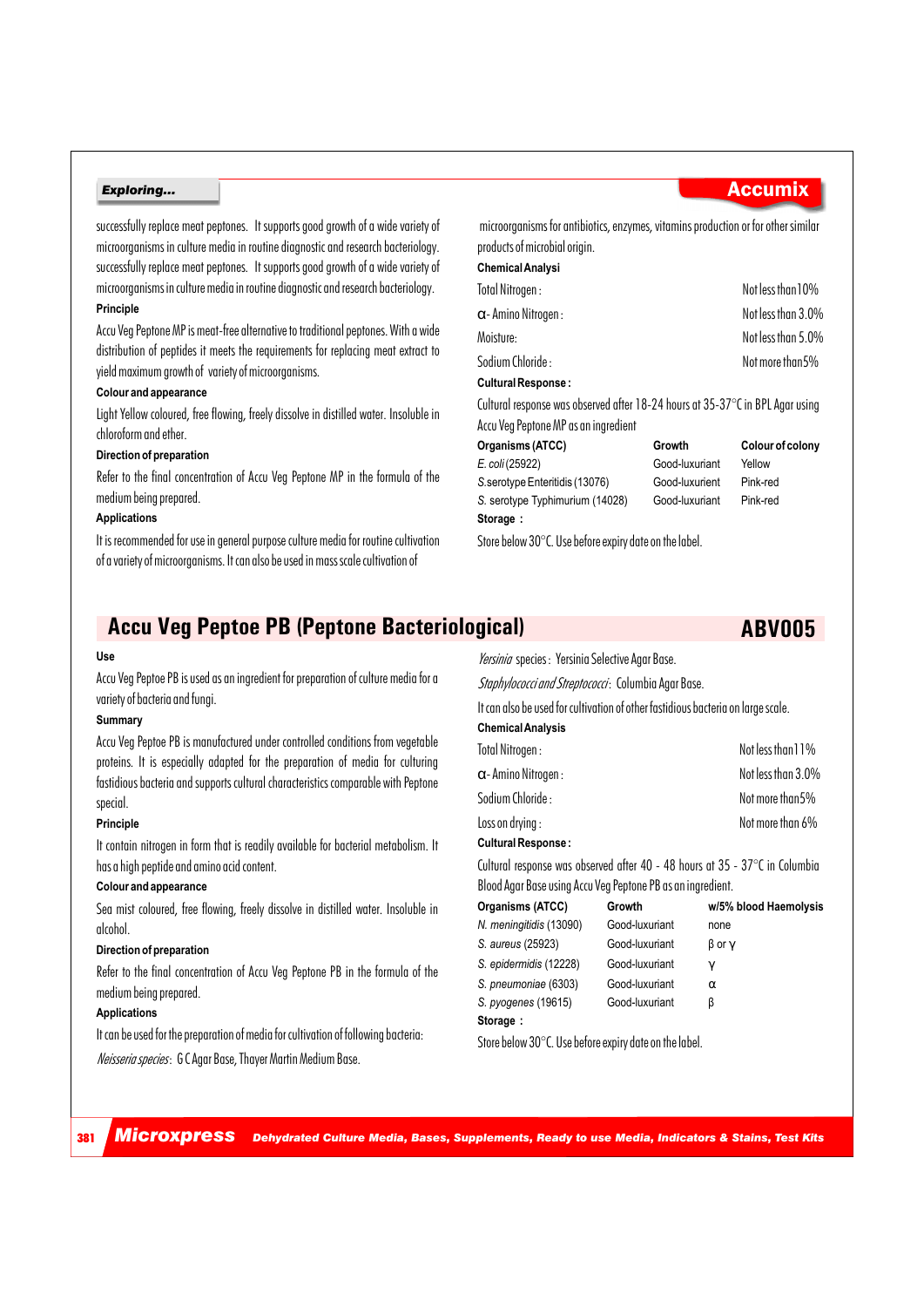## **Accu Veg Peptone PR (Proteose Peptone)**

#### **Use**

Accu Veg Peptone PR is used as an ingredient for preparation of culture media for a variety of microorganisms and in producing bacterial toxins.

#### **Summary**

Media incorporating this peptone are suitable for the the cultivation of different bacteria with a wide range of nutritional requirements. It is valuable in the production of bacterial toxins like *C.botulinum toxin, C. diptheria, C.perfringens* toxin, toxin of haemolytic streptococci and *Salmonella pullorum.* 

### **Principle**

It is rich in proteoses, peptones and free amino acids. It provides nitrogen in a form that is readily available for bacterial growth.

#### **Colour and appearance**

Light Yellow coloured, free flowing, freely dissolve in distilled water, insoluble in alcohol.

#### **Direction of preparation**

Refer to the final concentration of Accu Veg Peptone PR in the formula of the medium being prepared.

#### **Applications**

Accu Veg Peptone PR is an enzymic hydrolysate of vegetable protein and can be

employed in media for bulk production of antibiotics, enzymes, veterinary preparation, bacterial toxins, etc. It can successfully replace Proteose peptone. **Chemical Analysis :**

| Total Nitrogen:                                                                         | Not less than 10.0 % |
|-----------------------------------------------------------------------------------------|----------------------|
| a Amino Nitrogen:                                                                       | Not less than 3.5%   |
| Sodium chloride :                                                                       | Not more than 5.0%   |
| Loss on drying :                                                                        | Not more than 5.0%   |
| <b>Cultural Response:</b>                                                               |                      |
| Cultural response was observed after 18-24 hours at 35 - 37 $\degree$ C on Beef Lactose |                      |

Agar where Accu Veg Peptone PR is used as an ingredient.

**Organisms (ATCC)** Growth *E. coli* (25922) Good-luxuriant *S. aureus* (25923) Good-luxuriant *B. cereus* (10876) Good-luxuriant *B. subtilis* (6633) Good-luxuriant *C. albicans* (10231) Good-luxuriant

## **Selective Supplements, Agents and Enrichments**

Chemicals and antimicrobials are added to culture media to make them selective for certain organisms. The selective agents are chosen and added at specific concentrations to suppress the growth of unwanted microorganisms in a polymicrobial sample.

Accumix freeze dried, selective supplements, agents and growth supplements are used to prepare selective, differential or enriched culture media.

## **Readymade Selective Supplements**

Selective supplements are freeze dried accurate preparations of antimicrobials which are added, normally one vial per 500 ml sterile cooled base nutrient medium to create specific, selective media. Selection does not lie solely in the antimicrobial supplement; it is often a combination of specific nutrient base with the supplement. Thus specified basal media formulations are paired with specific selective supplements and the results can be predicted.

The percentage or concentration of antimicrobial mixtures in the supplements is based on the published papers wherein different strains of organisms have been tested for their MIC values. However, there is every possibility that the strains at different places may have different MIC values.

Different strains of the organisms vary in their resistance to the selective agents and in some cases the concentration of the agent may exceed or be close to a level that a very sensitive strain will not tolerate. Hence, media must be chosen rationally to match their purpose and the user must be aware of the limitations of the different formulations under the conditions of use. For best performance, the medium must be sensitive enough to detect the presence of a very small number of organisms that might have been stressed or actually damaged. The various ingredients of the medium must be matched for best performance, hence the selective agent(s) and the medium base must be considered as a complete set. It is well known that identical quantities of selective substances will perform

**Storage and Shelf life :** Store below 30°C. Use before expiry date on the label.

## **Exploring...** Accumix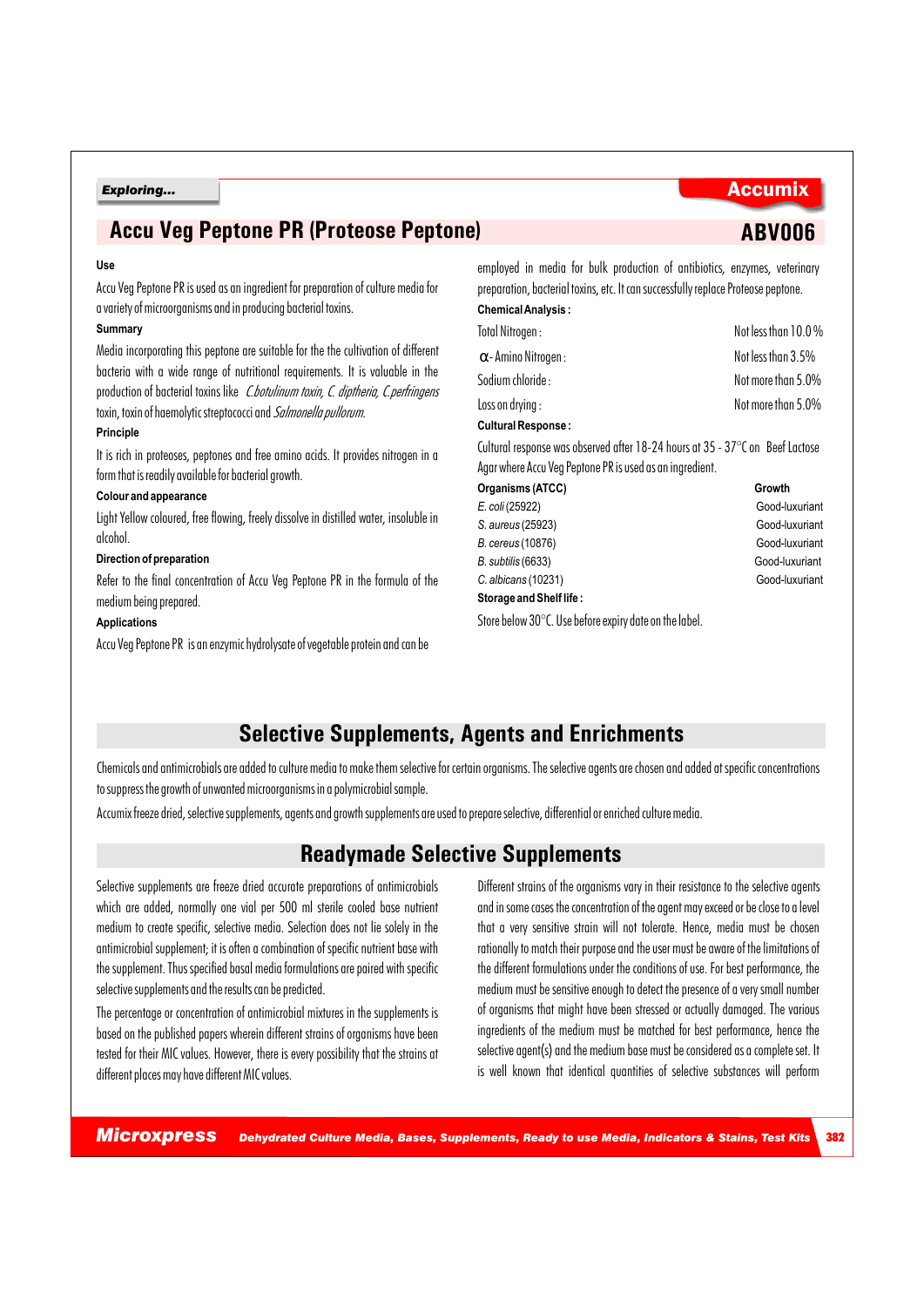differently in different nutrient bases. This is because their disruptive activity in the organisms metabolism is heavily influenced by the presence of growth factors, minerals, protective substances, pH etc.

The supplements are presented in packs of glass vials and the contents of each vial is specified under respective supplement.

### **General guidelines for the preparation of selective culture media: -**

- 1. Care must be taken to use completely clean equipment; residues from incomplete cleaning can have a significant effect. Prevent cross contamination of one medium with another through used spatula, pipettes, balance pans, measuring devices, etc.
- 2. Glass distilled water should preferably be used for rehydration.
- 3. In most cases, the selective supplements should be added aseptically post sterilization of the medium.
- 4. Rehydrate the vial aseptically using a sterile needle and syringe charged with around 5 ml of the specified diluent for the particular supplement being

### added. Rehydrate, withdraw and add the supplement to the medium in a single process, followed by immediate disposal of the syringe into an approved container.

- 5. The antibiotics used are heat labile and hence to prevent reduction in potency, the medium must be cooled to 47-48°C by holding in a water bath set at this temperature. After addition, the medium must be gently but thoroughly mixed to ensure that the antibiotics are uniformly distributed throughout the medium.
- 6. Selective agents containing antibiotics may be labile in solution. Antibiotics are best kept dry until the time of use.
- 7. The medium should be used as soon as possible after preparation, however, if required to store, it should be stored in a cool, moist and dark place to keep changes in the medium to a minimum.
- 8. Once rehydrated, the stability of antibiotics varies greatly and will determine the shelf life of the medium and broth. Therefore, any unused, rehydrated supplement must be discarded.

#### **0 0 STORAGE - All selective supplements must be stored at 2 -8 C**

## **Selective Agents**

#### **Bile Salts**

Bile derivatives like bile salts, bile salt mixtures and pure substances like sodium deoxycholate and sodium taurocholate are used as selective agents mainly to

inhibit gram-positive organisms, non-intestinal organisms and spore formers while permitting the growth of gram-negative enterics.

**STORAGE - All selective agents are to be stored at Room Temperature 0 (RT) below 30 C unless otherwise specified.**

## **Enrichments**

Enrichments when added to the medium provide one or other growth factors and nutrients specifically required by the particular organism. Sterile enrichments are supplied in ready to use form as solutions or powders. Horse and sheep blood serum are the most widely used enrichments in culture media. **STORAGE - All sterile enrichments must be stored at 2-8°C; however 0 horse serum must be stored at -20 C.**

## **Bacteroides Selective Supplement AS001**

#### An antibiotic supplement recommended for selective isolation of *Bacteroides* species.

**Reagent Composition:** (per vial, sufficient for 500 ml medium) Gentamycin 50 mg

#### **Directions**

383

- 1. Rehydrate the contents of 1 vial aseptically with 5 ml sterile distilled water.
- 2. Mix well and aseptically add it to 500 ml sterile, molten Bacteroides Bile Esculin Agar, (AM1010/ AM5010) (30.76 gm/500ml).
- 3. Mix well and dispense as desired.

## **Exploring...** Accumix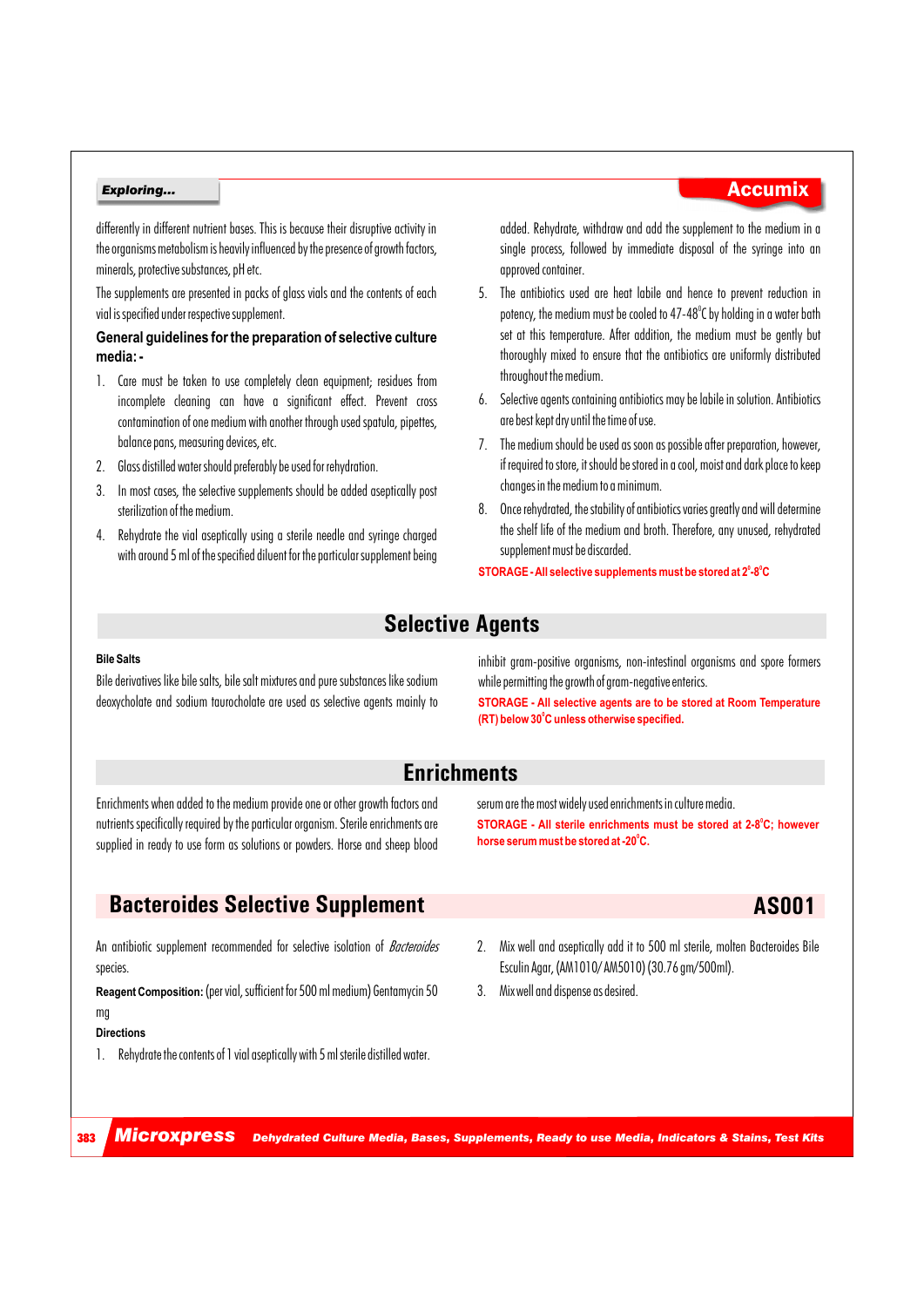## **Bile Salts (Ox Bile) AS002**

A selective agent used in bacteriological culture media to inhibit gram-positive microorganisms. Bile Salts contain extract standardized to provide inhibitory properties to selective media. Bile Salts for bacteriological use is extracted under controlled conditions from purified fresh bile to be used in microbiological culture media as a selective inhibitory agent. Fresh bile is desiccated by a low temperature dehydration process to ensure a uniform product.

It is a yellowish green coloured, homogeneous, fine powder, having characteristic bile like odour with partly bitter, partly sweet and disagreeable taste. It is freely

## **Exploring...** Accumix

soluble in water and the aqueous solution is clear, yellow coloured. The solution remains clear after autoclaving without developing any precipitate or scum on the surface of the liquid. In culture media, bile salts do not affect the colour of indicator dyes or their subsequent change in colour.

Bile Salts is recommended for use in MacConkey Agar, MacConkey Broth, etc. **Directions**

1. Refer to the final concentration in the formula of the medium being prepared.

## **Bile Salts No. 3 AS003**

A selective agent used in bacteriological culture media to inhibit gram-positive microorganisms. Bile Salt Mixture contains extract standardized to provide inhibitory properties to selective media. It is a modified fraction of bile acid salts, providing a refined bile salt and is generally effective at less than one-third concentration of bile salts. Bile Salts Mixture is obtained from purified fresh bile, which is repeatedly extracted to purify and retain inhibitory properties.

It is a white coloured, free flowing fine powder, freely soluble in water and forms a colourless, clear solution that produces foam if shaken.

Bile Salts Mixture is recommended for use in SS Agar, Violet Red Bile Agar, EC

## **Bordetella Selective Supplement AS004**

An antibiotic supplement recommended for the selective isolation of *Bordetella pertussis.*

**Reagent Composition:** (per vial, sufficient for 500 ml medium) Cephalexin 20 mg

#### **Directions**

1. Rehydrate the contents of 1 vial aseptically with 2 ml sterile distilled water.

## **BP Sulpha Supplement AS005**

An antibiotic supplement recommended for use in Baird Parker Agar Base (AM1011/AM5011) to suppress the growth of *Proteus* species.

**Reagent Composition:** (per vial, sufficient for 1000 ml medium)

Sulphamethazine 50 mg

Broth, etc. It selectively inhibits gram-positive and spore bearing microorganisms while allowing enteric bacilli to grow. In SS Agar and Violet Red Bile Agar very little precipitate is observed around coliform colonies facilitating the detection of non-lactose fermenting colonies. (It gives a very sharp differentiation between lactose fermenters and non-lactose fermenters of enteric origin permitting the detection of scanty non-lactose fermenters in the presence of numerous coliforms).

#### **Directions**

1. Refer to the final concentration in the formula of the medium being prepared.

- 2. Mix well and aseptically add to 500 ml sterile Bordet Gengou Agar Base (AM1015/AM5015), (20gm/500ml) along with 10% v/v defibrinated horse blood.
- 3. Mix well and dispense as desired.

### **Directions**

- 1. Rehydrate the contents of 1 vial with 5 ml sterile 0.01N sodium hydroxide.
- 2. Mix well and aseptically add to 950 ml sterile, molten Baird Parker Agar Base (AM1011/AM5011) (63 gm/950 ml) along with 50 ml Egg Yolk Tellurite Emulsion (AS011)
- 3. Mix well and dispense as desired.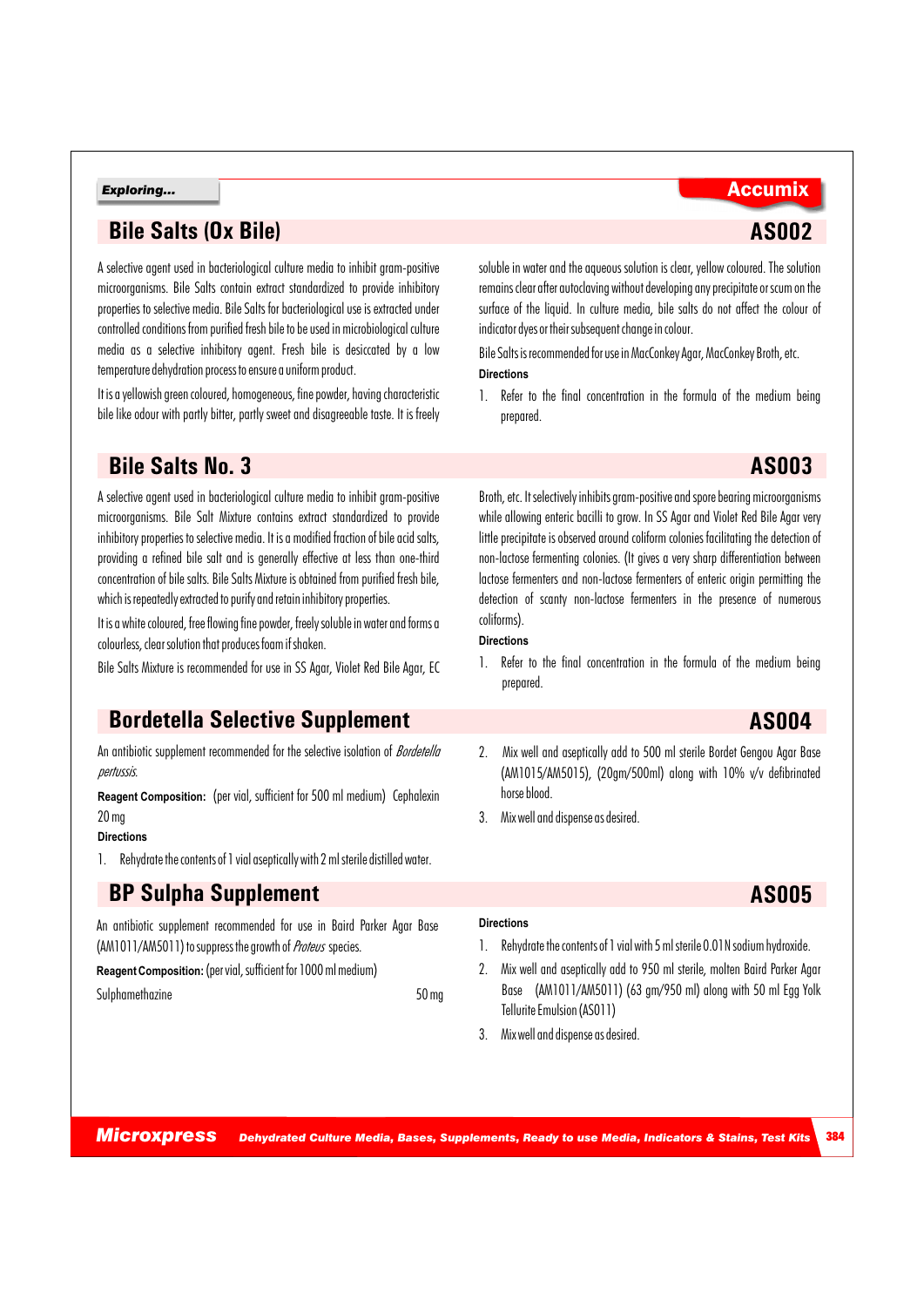| Exploring | <b>Accumix</b> |  |
|-----------|----------------|--|
|-----------|----------------|--|

## **Brucella Selective Supplement, Modified <b>AS006** AS006

An antibiotic supplement recommended for the selective isolation of *Brucella*  species from milk.

**Reagent Composition:** (per vial, sufficient for 500 ml medium)

| 50000 IU              |
|-----------------------|
| 12500 IU              |
| 2500 IU               |
| $50.00 \,\mathrm{mg}$ |
| $10.00$ mg.           |
|                       |

## Nalidixic Acid 2.50 mg **Directions**

- 1. Rehydrate the contents of 1 vial aseptically with 5 ml of 50% v/v methanol and shake to form a uniform suspension.
- 2. Add the contents to 500 ml sterile molten Columbia Blood Agar Base (AM1029/AM5029), (22gm/500ml) containing 5-10% v/v inactivated Horse Serum (AS015) and 1% w/v sterile dextrose.
- 3. Mix well and dispense as desired.

## **Campylobacter Selective Supplement (Blaser-Wang) AS0061**

| An antibiotic supplement recommended for selective isolation of <i>Campylobacter</i> |  |
|--------------------------------------------------------------------------------------|--|
| species.                                                                             |  |

| <b>Reagent Composition:</b> (per vial, sufficient for 500 ml medium) |  |  |  |
|----------------------------------------------------------------------|--|--|--|
| ni · n                                                               |  |  |  |

| 1,250 IU          |
|-------------------|
| $5.00$ mg         |
| 2.5 <sub>mg</sub> |
|                   |

| Amphotericin B                                                                        | 1.0 <sub>mq</sub> |
|---------------------------------------------------------------------------------------|-------------------|
| Cephalothin                                                                           | 7.5 <sub>mq</sub> |
| <b>Directions</b>                                                                     |                   |
| 1. Rehydrate the contents of 1 vial aseptically with 5 ml of sterile distilled water. |                   |
| 2. Mix well and aseptically add to 500 ml sterile, molten Campylobacter Agar          |                   |
| Base (AM50218), (19.75gm/490ml).                                                      |                   |

3. Mix well and dispense as desired.

## **Campylobacter Selective Supplement with Hemin (Karmali), Modified AS007**

An antibiotic Supplement recommended for the isolation of thermotolerant *Campylobacter* species.

Cefoperazone 16.00mg

| <b>Reagent Composition:</b> (per vial, sufficient for 490 ml medium) |                      |
|----------------------------------------------------------------------|----------------------|
| Sodium Pyruvate                                                      | $50.00\,\mathrm{ma}$ |
| Hemin                                                                | 16.00 <sub>mg</sub>  |

| $10.00 \,\mathrm{mg}$ |
|-----------------------|
| $5.00$ mg             |
|                       |
|                       |

- 1. Rehydrate the contents of 1 vial aseptically with 5 ml of 95% ethanol.
- 2. Mix well and aseptically add to 490 ml sterile, molten Karmali Campylobacter Agar Base (AM1049/AM5049), (22.5gm/490ml).
- 3. Mix well and dispense as desired.

## **Campylobacter Supplement (Skirrow)**

An antibiotic supplement recommended for selective isolation of *Campylobacter* species.

**Reagent Composition:** (per vial, sufficient for 500 ml medium)

| Polymyxin B  | 1,250 IU           |
|--------------|--------------------|
| Vancomycin   | 5.00 <sub>mg</sub> |
| Trimethoprim | 2.5 <sub>mq</sub>  |

### **DIRECTIONS**

- 1. Rehydrate the contents of 1 vial aseptically with 2 ml of sterile distilled water.
- 2. Mix well and aseptically add to 500 ml sterile, molten Campylobacter Agar Base (AM50218),(19.75gm/490ml).
- 3. Mix well and dispense as desired.

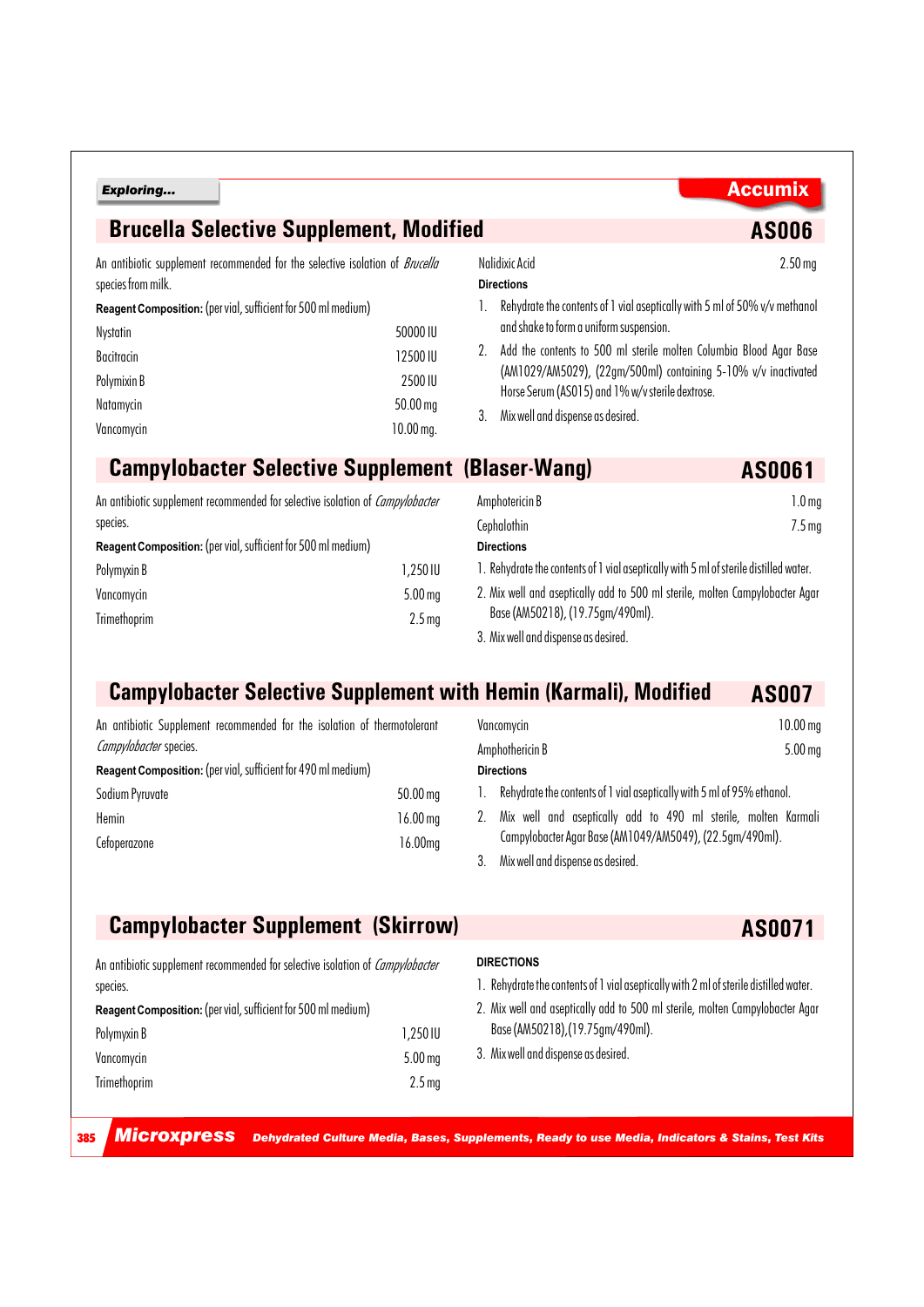| Exploring                                                                                                                                                                                                                                                       |                                  | <b>Accumix</b>                                                                                                                                                                                                                                                                      |
|-----------------------------------------------------------------------------------------------------------------------------------------------------------------------------------------------------------------------------------------------------------------|----------------------------------|-------------------------------------------------------------------------------------------------------------------------------------------------------------------------------------------------------------------------------------------------------------------------------------|
| <b>Cetrinix Supplement</b>                                                                                                                                                                                                                                      |                                  | <b>AS008</b>                                                                                                                                                                                                                                                                        |
| An antibiotic supplement recommended for the selective isolation of<br>Pseudomonas species.<br>Reagent Composition: (per vial, sufficient for 500 ml medium)<br>Cetrimide<br>Nalidixic Acid                                                                     | 100.00 mg<br>7.50 mg             | <b>Directions</b><br>Rehydrate the contents of 1 vial aseptically with 2 ml sterile 0.2 N sodium<br>hydroxide.<br>Mix well and aseptically add to 500 ml sterile, molten Pseudomonas Agar<br>2.<br>Base (AM1084/AM5084), (24.2gm/500ml).<br>Mix well and dispense as desired.<br>3. |
| <b>CFC Supplement</b>                                                                                                                                                                                                                                           |                                  | <b>AS009</b>                                                                                                                                                                                                                                                                        |
| An antibiotic supplement recommended for the selective isolation of<br>Pseudomonas species.<br>Reagent Composition: (per vial, sufficient for 500 ml medium)<br>Cetrimide<br>Fucidin<br>Cephaloridine                                                           | $5.00$ mg<br>5.00 mg<br>25.00 mg | <b>Directions</b><br>Rehydrate the contents of 1 vial aseptically with 2 ml sterile distilled water<br>and mix well.<br>Aseptically add to 500 ml sterile, molten Pseudomonas Agar Base<br>2.<br>(AM1084/AM5084), (24.2gm/500ml)<br>3.<br>Mix well and dispense as desired.         |
| <b>Chloramphenicol Selective Supplement</b>                                                                                                                                                                                                                     |                                  | AS00911                                                                                                                                                                                                                                                                             |
| An antibiotic supplement recommended for selective isolation of yeast and<br>moulds.<br>Reagent Composition: (per vial, sufficient for 500 ml medium)<br>Chloramphenicol                                                                                        | 50 <sub>mg</sub>                 | Direction:<br>1. Rehydrated the contents of 1 vial aseptically with 2 ml of ethanol.<br>2. Mix well and aseptically add to 500 ml of sterile, molten Rose Bengal agar<br>Base (AM50856), (15.78gm/500ml).<br>3. Mix well and pour into sterile petri plates.                        |
| Diptheria Virulence Supplement (Part A & Part B)                                                                                                                                                                                                                |                                  | <b>AS0091</b>                                                                                                                                                                                                                                                                       |
| Use<br>An antibiotic supplement recommended for selective isolation and presumptive<br>identification of Corynebacterium diptheriae.<br>Reagent Composition: (per vial, sufficient for 1000 ml medium)<br>PART A: Horse serum<br>PART B: Potassium tellurite 1% | 100.00 ml<br>30.00 ml            | <b>Directions</b><br>1. Warm up the refrigerated contents of 1 vial to $50^{\circ}$ C and aspectically add to<br>sterile, molten Tinsdale Agar Base (AM50693), (40.70gm/1000ml).<br>3. Mix well and dispense as desired.                                                            |
| <b>Egg Yolk Emulsion</b>                                                                                                                                                                                                                                        |                                  | <b>AS010</b>                                                                                                                                                                                                                                                                        |
| A sterile, stabilized emulsion of egg yolk recommended for use in culture media.<br>Reagent Composition: (100 ml per vial)<br>Egg Yolk<br><b>Sterile Saline</b><br><b>Directions</b>                                                                            | 30.0 ml<br>70.0 ml               | attain a uniform emulsion.<br>Aseptically add 50 ml emulsion to sterile, molten Baird Parker Agar Base<br>2.<br>(AM1011/AM5011), (63gm/950ml), Mannitol Salt Agar Base<br>(AM1069/AM5069), (111gm/1000ml) and Bacillus Cereus Agar Base<br>(AM1009/AM5009), (41gm/950ml).           |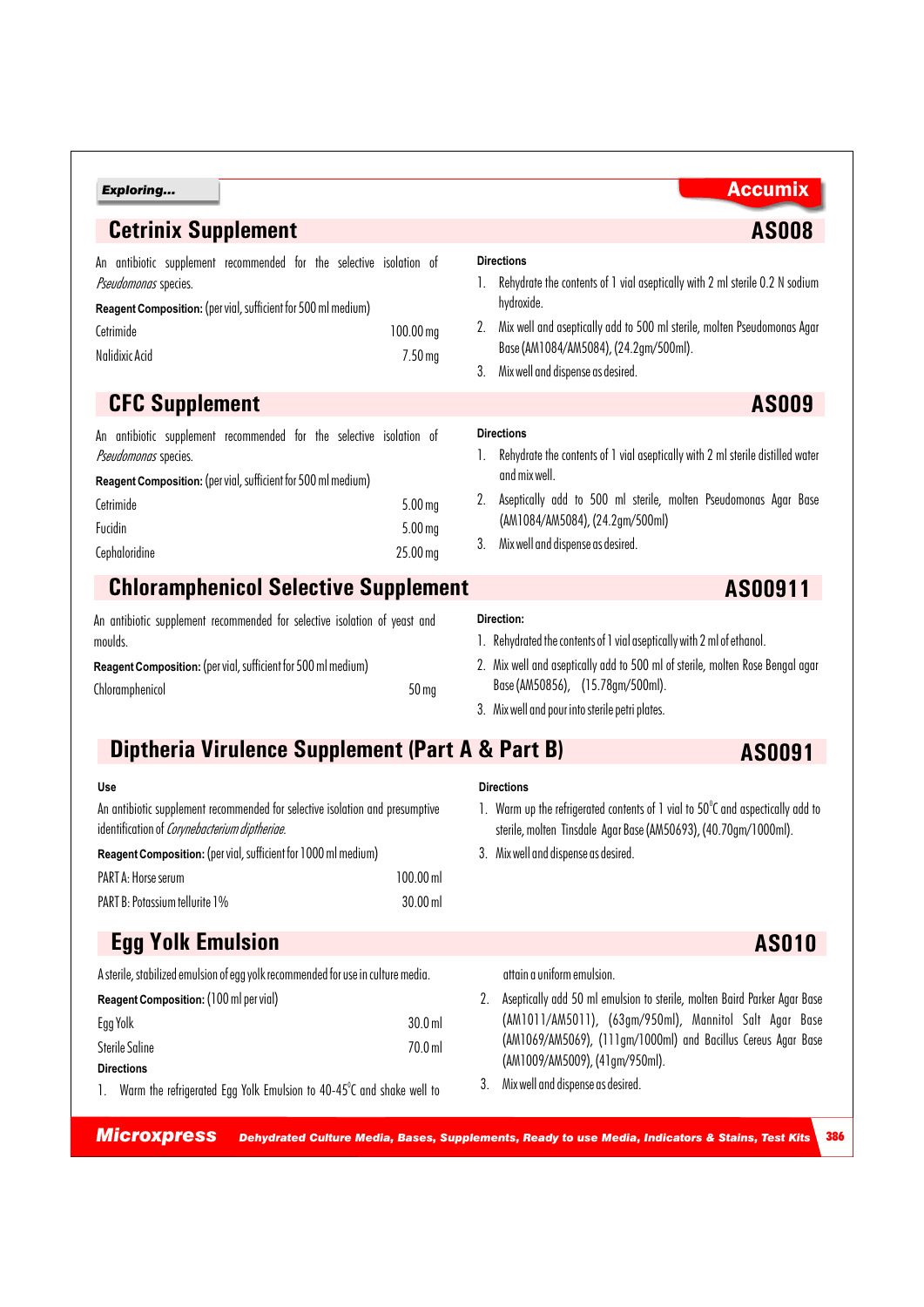specimens.

specimens.

## **Egg Yolk Tellurite Emulsion AS011**

| A sterile, stabilized tellurite emulsion of egg yolk recommended for identification |           |
|-------------------------------------------------------------------------------------|-----------|
| of <i>Staphylococcus</i> species.                                                   |           |
| <b>Reagent Composition: (100 ml per vial)</b>                                       |           |
| Egg Yolk                                                                            | $30.00$ m |

Sterile Saline 64.00 ml Sterile 3.5% Potassium Tellurite Solution 6.00 ml

An antibiotic supplement recommended for isolation, cultivation and identification of *Listeria monocytogenes* from foods and environmental

Acriflavin hydrochloride 25 mg Nalidixic acid 4 mg

An antibiotic supplement recommended for selective isolation, cultivation and identification of *Listeria monocytogenes* from foods and environmental

Acriflavin hydrochloride 25 mg Nalidixic acid 20 mg

## **Fraser Enrichment Supplement** AS0111

**Reagent Composition:** (per vial, sufficient for 1000 ml medium)

**Fraser Selective Supplement** 

**Reagent Composition:** (per vial, sufficient for 1000 ml medium)

### **Directions** 1. Warm up the refrigerated contents of 1 vial to 45-50°C.

- 2. Aseptically add 50 ml in 950 ml sterile, molten Baird Parker Agar Base (AM1011/AM5011), (63gm/950ml).
- 3. Mix well and dispense as desired.

#### **Direction:**

- 1. Rehydrated the contents of 1 vial aseptically with 10 ml of sterile 0.2 N sodium hydroxide..
- 2. Mix well and aseptically add to 990 ml of sterile, Fraser Secondary Enrichment Broth Base (AM50457), (57.85gm/1000ml).
- 3. Mix well and and dispense as desired.

## **AS0112**

### **Direction:**

- 1. Rehydrated the contents of 1 vial aseptically with 10 ml of sterile 0.2 N sodium hydroxide..
- 2. Mix well and aseptically add to 990 ml of sterile, Fraser Secondary Enrichment Broth Base (AM50457), (57.85gm/1000ml).
- 3. Mix well and and dispense as desired.

## **Fraser Selective Supplement ISO**

An antibiotic supplement recommended by ISO for selective isolation, cultivation and identification of *Listeria monocytogenes* from foods and environmental specimens.

**Reagent Composition:** (per vial, sufficient for 1000 ml medium)

| Acriflavin hydrochloride | $12.50 \,\mathrm{mg}$ |
|--------------------------|-----------------------|
| Nalidixic acid           | $10.00 \,\mathrm{mg}$ |

## **Fraser Supplement**

An antibiotic supplement recommended by ISO for selective isolation, cultivation and identification of *Listeria monocytogenes* from food, animal feed and environmental specimens.

**Direction:**

- 1. Rehydrated the contents of 1 vial aseptically with 10 ml of sterile 0.2 N sodium hydroxide..
- 2. Mix well and aseptically add 1 vial to 1000 ml of sterile, Fraser Broth Base (AM50456), (54.92gm/ 1000ml) or to 500 ml sterile Fraser Base (AM50456) for secondary enrichment.
- 3. Mix well and and dispense as desired.

**AS0114**

**AS0113**

**Reagent Composition:**  Ferric ammonium citrate 250.00 mg

<sup>387</sup> *Microxpress Dehydrated Culture Media, Bases, Supplements, Ready to use Media, Indicators & Stains, Test Kits*

## **Exploring...** Accumix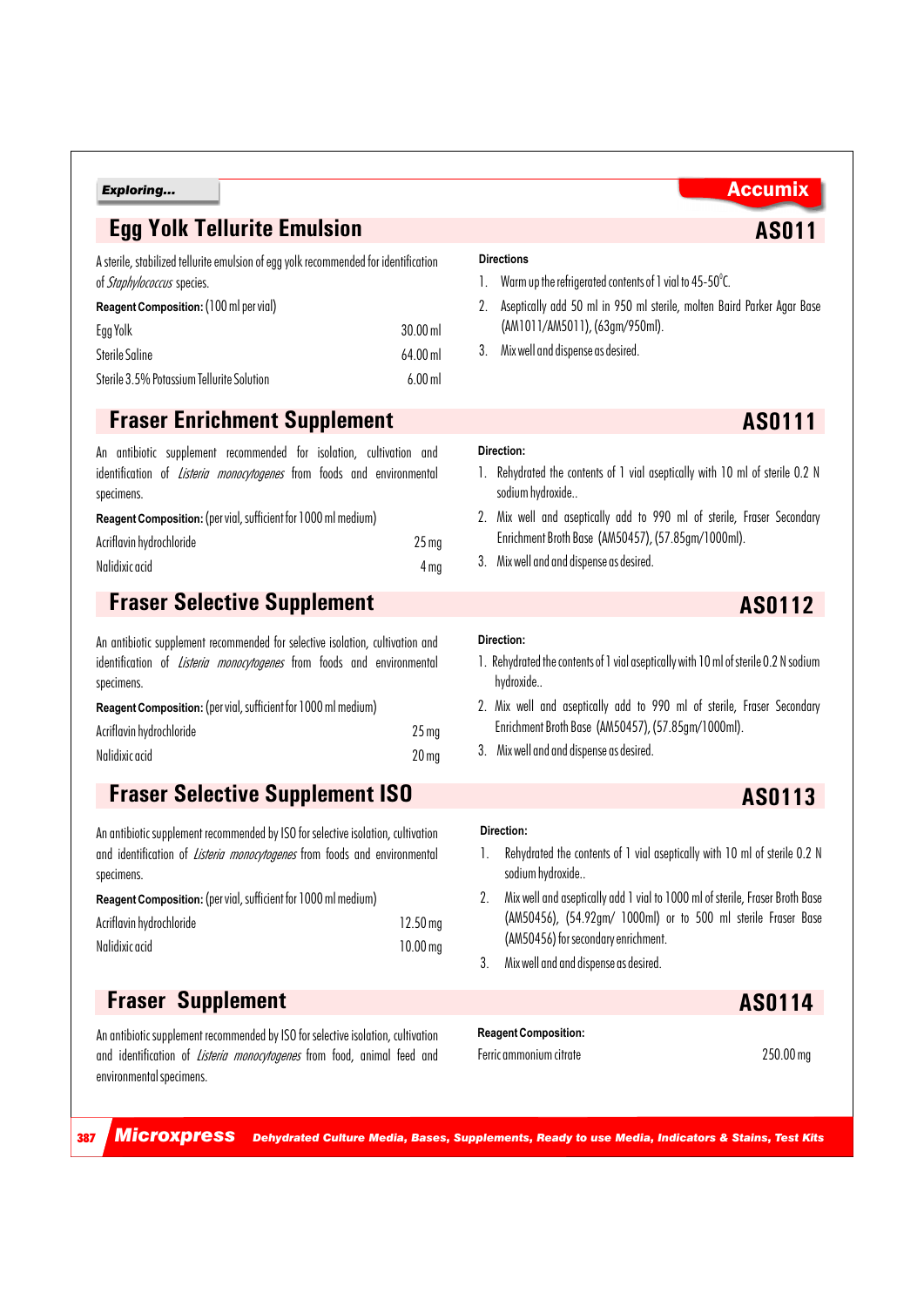#### **Direction:**

- 1. Rehydrated the contents of 1 vial aseptically with 1-2ml of distilled water.
- 2. Mix well. For primary enrichment aseptically add 2 vial to 1000 ml of

**GC Supplement AS012**

An enrichment and antibiotic supplement recommended for the selective isolation of pathogenic *Neisseria.*

**Reagent Composition:** (per vial, sufficient for 500 ml medium)

| Dextrose                    | $0.75$ gm          |
|-----------------------------|--------------------|
| Sodium Bicarbonate          | $0.075$ gm         |
| Yeast Autolysate            | 5.00 <sub>gm</sub> |
| Vancomycin                  | 1.50 <sub>mg</sub> |
| Colistin Methane Sulphonate | $3.75$ mg          |

## **Gruft Mycobacterial Supplement AS013**

An enrichment and antibiotic supplement recommended for the selective cultivation of *mycobacteria.*

**Reagent Composition:** (per vial, sufficient for 400 ml medium)

| Nalidixic Acid   | $14.00 \,\mathrm{mg}$ |
|------------------|-----------------------|
| Ribonucleic Acid | $20.00 \,\mathrm{mg}$ |
| Penicillin       | 20000 IU              |

## **Haemoglobin Powder Soluble AS014**

An enrichment supplement whose 2% w/v solution is autoclavable.

#### **Reagent Composition:**(100 gms per vial)

Add 250 ml distilled water to 5 gm Haemoglobin Powder to make a 2% w/v solution. Stir the solution continuously while adding the water and autoclave at 121°C for 15 minutes. Shake well to resuspend sedimented haemoglobin.

## **Horse Serum AS015**

An enrichment supplement recommended for isolation and cultivation of *Mycoplasma*, *Trichomonas,Streptococcus* species and *C.diphtheriae.*

**Reagent Composition:** (100 ml per vial)

Horse Serum 100 ml

**Directions**

**Directions**

- 1. Warm up the refrigerated contents to  $50^{\circ}$ C in a water bath and aseptically add 300 ml to 700 ml Mycoplasma Agar Base (AM1073/AM5073), (36gm/700 ml) and 750 ml to 250 ml Loeffler Medium Base (AM1056/AM5056) (8.8gm/250 ml).
- 2. Mix well and dispense as desired.

| Exploring | <b>Accumix</b> |
|-----------|----------------|

sterile, Fraser Broth Base (AM50456), (54.92gm/1000ml) or add 1 vial to 500 ml sterile Fraser Broth Base (AM50456) for secondary enrichment.

3. Mix well and and dispense as desired.

| $2.50$ mg  |
|------------|
| 6250 units |
|            |
|            |

- 1. Rehydrate the contents of 1 vial aseptically with 15 ml sterile distilled water.
- 2. Mix well and aseptically add to sterile, molten 500 ml GC Agar Base (AM1046/AM5046), (18gm/235 ml).
- 3. Mix well and dispense as desired along with 250 ml of sterile haemoglobin solution (AS014).

#### **Directions**

### 1. Rehydrate the contents of 1 vial aseptically with 2.5 ml sterile 0.2 N sodium hydroxide.

2. Mix well and add to 400 ml sterile, molten Lowenstein Jensen Medium (AM1057/AM5057), containing whole egg emulsion. Appropriate concentrations of the supplement can be achieved by absorbing 0.05 ml of reconstituted supplement on slants prepared from 8.0 ml L J Medium.

1. Aseptically add 250 ml sterile 2% solution to 235 ml sterile, molten GC Agar Base (AM1046/AM5046), (18gms/235 ml) along with GC Supplement

# (AS012) to make double strength base.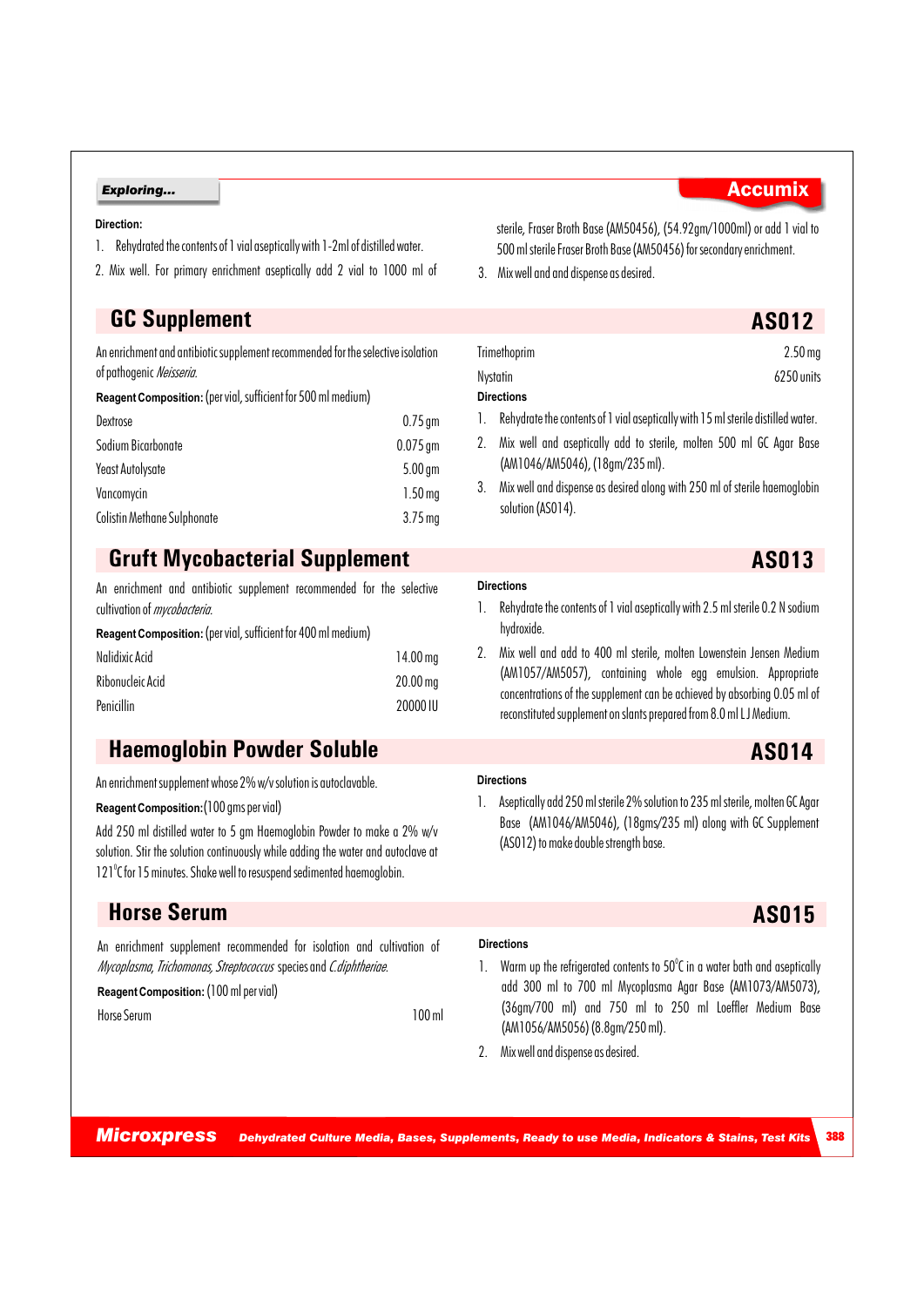## **Lactic Supplement AS0151**

| A supplement for selective isolation of lactic acid bacteria in beer and brewing |                  |
|----------------------------------------------------------------------------------|------------------|
| procedures.                                                                      |                  |
| <b>Reagent Composition:</b>                                                      |                  |
| 0.1% cycloheximide solution                                                      | 7.0 <sub>m</sub> |
| Sorbitan mono-oleate                                                             | 10ml             |
| 2-Phenylethanol                                                                  | 3.0 <sub>0</sub> |

### **Direction:**

- 1. Warm up the refrigerated supplement to 45-50°C.
- 2. Shake well to form uniform suspension.
- 3. Aseptically add it to 1000 ml of sterile, molten Raka Ray Agar Base (Lactic Acid Bacteria Selective agar Base) (AM10844), (38.55gm/500ml) and Raka Ray No. 3 Broth Base (Lactic Acid Bacteria Selective Broth Base) (AM10845) (29.45gm/500ml).
- 4. Mix well and and dispense as desired.

**AS0171**

## **Legionella Growth Supplement AS016**

An enrichment supplement used for enhancing growth of *Legionella* species.

| Reagent Composition: (per vial, sufficient for 500 ml medium) |  |
|---------------------------------------------------------------|--|
|                                                               |  |

| L- Cysteine Hydrochloride     | $200.00\,\mathrm{ma}$ |
|-------------------------------|-----------------------|
| Ferric Pyrophosphate, Soluble | 125.00 ma             |

#### **Directions**

- 1. Rehydrate the contents of 1 vial aseptically with 5 ml sterile distilled water.
- 2. Mix well and aseptically add to 500 ml sterile, molten Legionella Agar Base (AM1054/AM5054), (18.5gm/500 ml) along with Legionella Selective Supplement (AS017).
- 3. Mix well and dispense as desired.

## **Legionella Selective Supplement AS017**

An antibiotic supplement recommended for the selective isolation of *Legionella* species.

| Reagent Composition: (per vial, sufficient for 500 ml medium) |                    |  |
|---------------------------------------------------------------|--------------------|--|
| Amphotericin B                                                | 1.25 <sub>mq</sub> |  |
| Vancomycin                                                    | 2.50 <sub>mg</sub> |  |
| Trimethoprim                                                  | $1.25$ mg          |  |
| <b>Colistin Sulphate</b>                                      | 7500 units         |  |

### **Directions**

- 1. Rehydrate the contents of 1 vial aseptically with 2 ml sterile distilled water.
- 2. Mix well and aseptically add to 500 ml sterile, molten Legionella Agar Base (AM1054/AM5054) (18.5gm/500 ml) along with Legionella Growth Supplement (AS016).
- 3. Mix well and dispense as desired.

## **Listeria Moxalactam Supplement**

An antibiotic supplement recommended for the isolation of *Listeria monocytogenes* from mixed flora.

**Reagent Composition:** (per vial, sufficient for 500 ml medium) Colistin 5.00 mg

389

| Moxalactam | 7.50 mg |
|------------|---------|
|            |         |

#### **Direction:**

1. Rehydrated the contents of 1 vial aseptically with 2 ml of sterile distilled water.

2. Mix well avoiding frothing to dissolve and aseptically add it to 500 ml of sterile, molten Listeria Oxford Medium base (AM105512 / 505512).

3. Mix well and and pour into sterile petri plates.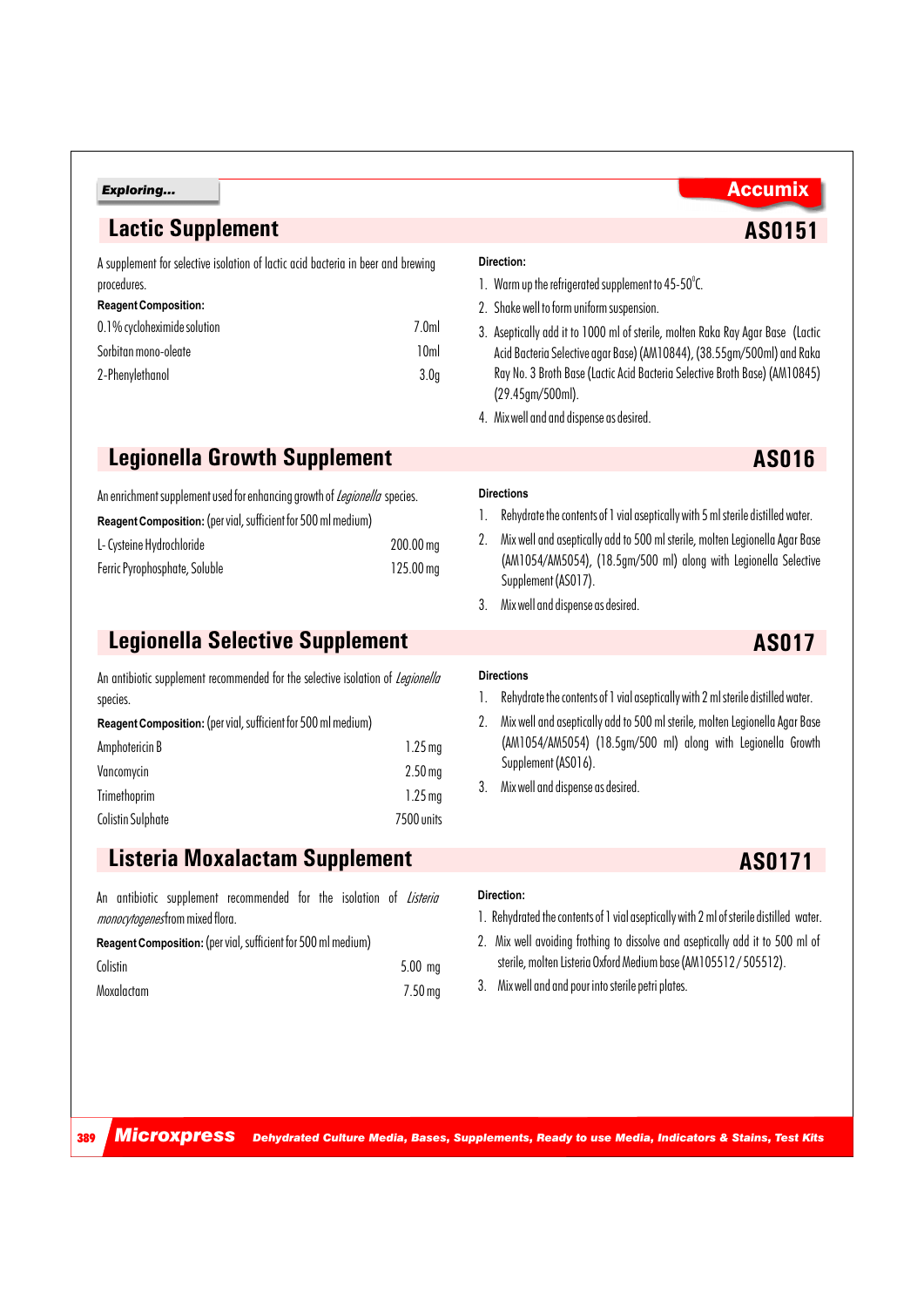## **Listeria Selective Supplement AS018**

An antibiotic supplement recommended for the selective isolation and identification of *Listeria monocytogenes.*

| Reagent Composition: (per vial, sufficient for 500 ml medium) |  |  |  |  |  |
|---------------------------------------------------------------|--|--|--|--|--|
|---------------------------------------------------------------|--|--|--|--|--|

| Acriflavin Hydrochloride | 2.50 <sub>mg</sub>  |
|--------------------------|---------------------|
| Ceftazidime              | 10.00 <sub>mg</sub> |
| Polymixin B              | 50000 IU            |

## **Middlebrooke OADC Growth Supplement**

### An enrichment supplement recommended for cultivation of *Mycobacteria.*

| Reagent Composition: (per vial, sufficient for 500 ml medium) |                    |
|---------------------------------------------------------------|--------------------|
| Bovine albumine fraction V                                    | 2.50 <sub>gm</sub> |
| Dextrose                                                      | 1.00 <sub>gm</sub> |
| Catalase                                                      | $0.002$ gm         |
| Oleic acid                                                    | $0.025$ gm         |
| Sodium chloride                                               | $0.425$ gm         |
|                                                               |                    |

## **Middlebrooke ADC Growth Supplement**

| An enrichment supplement recommended for cultivation of <i>Mycobacteria</i> . |                    |
|-------------------------------------------------------------------------------|--------------------|
| Reagent Composition: (per vial, sufficient for 500 ml medium)                 |                    |
| Bovine albumine fraction V                                                    | 2.50 <sub>gm</sub> |
| Dextrose                                                                      | 1.00 <sub>gm</sub> |
| Catalase                                                                      | $0.0015$ gm        |
| Distilled water                                                               | 50.00 ml           |
|                                                                               |                    |

## **Moxalactam Supplement AS0182** An antibiotic supplement recommended for selective isolation and cultivation of *Listeria monocytogenes.* **Reagent Composition:** (per vial, sufficient for 1000 ml medium) Moxalactam 20.00 mg **Mycoplasma Enrichment Supplement AS019**

### An enrichment and antibiotic supplement recommended for the selective isolation of *Mycoplasma* species.

**Reagent Composition:** (per vial, sufficient for 70 ml medium) Penicillin G 2000011

*Microxpress Dehydrated Culture Media, Bases, Supplements, Ready to use Media, Indicators & Stains, Test Kits* <sup>390</sup>

## **Direction:**

**Direction:**

1. Warm up the refrigerated supplement to 45-50°C.

1. Warm up the refrigerated supplement to 45-50°C.

2. Shake well to form uniform suspension.

(AM5069273) (9.8/500 ml).

- 2. Shake well to form uniform suspension.
- 3. Aseptically add to sterile, molten 450 ml of Middlebrook 7H9 Broth Base (AM5069272) (2.35/500 ml).
- 4. Mix well and and pour into sterile screw capped tubes or containers.

## **Direction:**

- 1. Rehydrated the contents of 1 vial aseptically with 10 ml of sterile distilled water.
- 2. Mix well and add to 1000 ml of sterile, molten LPM Agar Base (AM10575) (50.5 gm/1000ml).
- 3. Mix well and and pour into sterile petri plates.

**AS01811**

- 1. Rehydrate the contents of 1 vial aseptically with 5 ml sterile distilled water.
- 2. Aseptically add to 500 ml sterile, molten Listeria Identification Agar Base (PALCAM) (AM1055/AM5055), (34.44gm/500 ml).
- 3. Mix well and dispense as desired.

**Directions**

## Distilled water 50.00 ml

**AS0181**

## 3. Aseptically add to sterile, molten 450 ml of Middlebrook 7H11 Agar Base

4. Mix well and and pour into sterile screw capped tubes or containers.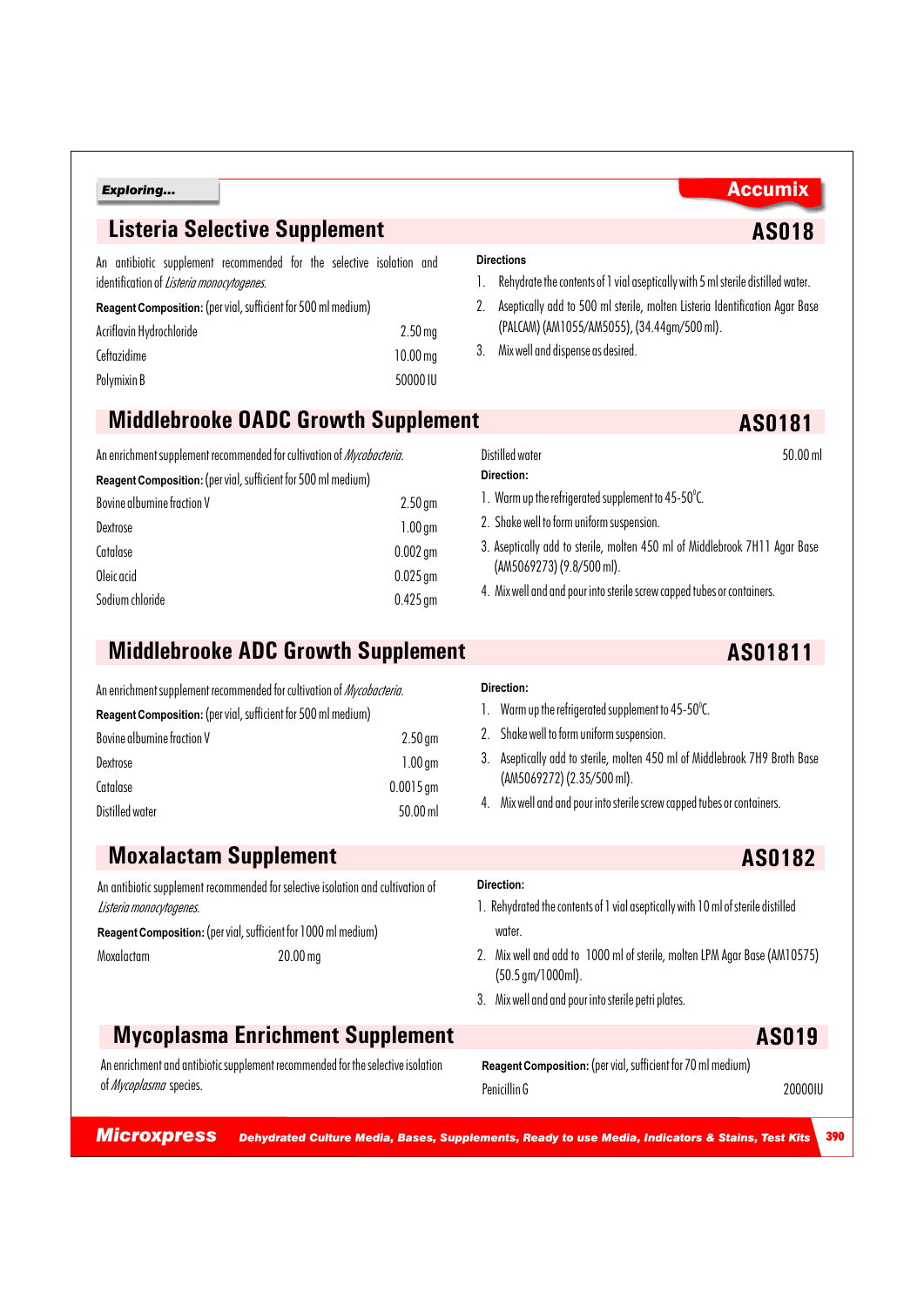| Exploring                                                                                                                                                                          |                                          | <b>Accumix</b>                                                                                                                                                                                                                                                               |
|------------------------------------------------------------------------------------------------------------------------------------------------------------------------------------|------------------------------------------|------------------------------------------------------------------------------------------------------------------------------------------------------------------------------------------------------------------------------------------------------------------------------|
| <b>Thallous Acetate</b><br><b>Horse Serum</b><br><b>Yeast Extract</b>                                                                                                              | 25.00 mg<br>20.00 ml<br>$10.00$ mg<br>2. | <b>Directions</b><br>Aseptically add the contents of the vial to 70 ml sterile, molten Mycoplasma<br>Agar Base (AM1073/AM5073), (3.60gm/70 ml).<br>Mix well and dispense as desired.                                                                                         |
| <b>Nalidixic Selective Supplement</b>                                                                                                                                              |                                          | <b>AS020</b>                                                                                                                                                                                                                                                                 |
| An antibiotic supplement recommended for the selective isolation of<br>Pseudomonas aeruginosa.<br>Reagent Composition: (per vial, sufficient for 1000 ml medium)<br>Nalidixic Acid | 2.<br>15.00 mg<br>3.                     | <b>Directions</b><br>Rehydrate the contents of 1 vial aseptically with 5 ml sterile 0.2 N sodium<br>hydroxide.<br>Mix well and aseptically add to 1000 ml of sterile, molten Cetrimide Agar<br>Base (AM1022/AM5022), (46.70gm/1000 ml).<br>Mix well and dispense as desired. |
| <b>Oxford Listeria Supplement</b>                                                                                                                                                  |                                          | AS0201                                                                                                                                                                                                                                                                       |
| An antimicrobial supplement recommended for selective isolation Listeria<br>species.                                                                                               |                                          | $1.00$ mg<br>Cefotetan<br>$5.00$ mg<br>Fosfomycin                                                                                                                                                                                                                            |
| Reagent Composition: (per vial, sufficient for 500 ml medium)                                                                                                                      |                                          | Direction:<br>1. Rehydrated the contents of 1 vial aseptically with 5 ml of 50% ethanol.                                                                                                                                                                                     |
| Amphotericin B<br>Colistin sulphate<br>Acriflavin hydrochloride                                                                                                                    | $5.00$ mg<br>$10.00$ mg<br>$2.50$ mg     | 2. Mix well to dissolve and aseptically add to 500 ml of sterile, molten Listeria<br>Oxford Medium Base (AM105512/505512) (27.75 gm/500ml).                                                                                                                                  |
|                                                                                                                                                                                    |                                          |                                                                                                                                                                                                                                                                              |

3. Mix well and and pour into sterile petri plates.

## **Oxytetracyclin-Glucose-Yeast Extract (OGYE) Selective Supplement AS0202**

An antibiotic supplement recommended for selective isolation and cultivation of yeasts and moulds.

**Reagent Composition:** (per vial, sufficient for 500 ml medium)

- Oxytetracycline 50.00 mg
- **Direction:**
- 1. Rehydrated the contents of 1 vial aseptically with 5 ml of sterile distilled water.

## **Polymixin B Selective Supplement AS021**

An antibiotic supplement recommended for the selective isolation of *B.cereus*.

**Reagent Composition:** (per vial, sufficient for 475 ml medium)

Polymixin B Sulphate 50000 units

### **Directions**

1. Rehydrate the content of 1 vial aseptically with 2 ml sterile distilled water.

- 2. Mix well to dissolve and aseptically add to 500 ml of sterile, molten Oxytetracyclin-Glucose-Yeast Extract Agar (OGYE Agar) Base (AM507811) (37gm/1000ml).
- 3. Mix well and and pour into sterile petri plates.
- 2. Mix well and aseptically add to 475 ml sterile, molten Bacillus Cereus Agar Base (AM1009/AM5009), (20.50gm/475 ml) along with 25 ml sterile Egg Yolk Emulsion (AS010).
- 3. Mix well and dispense as desired.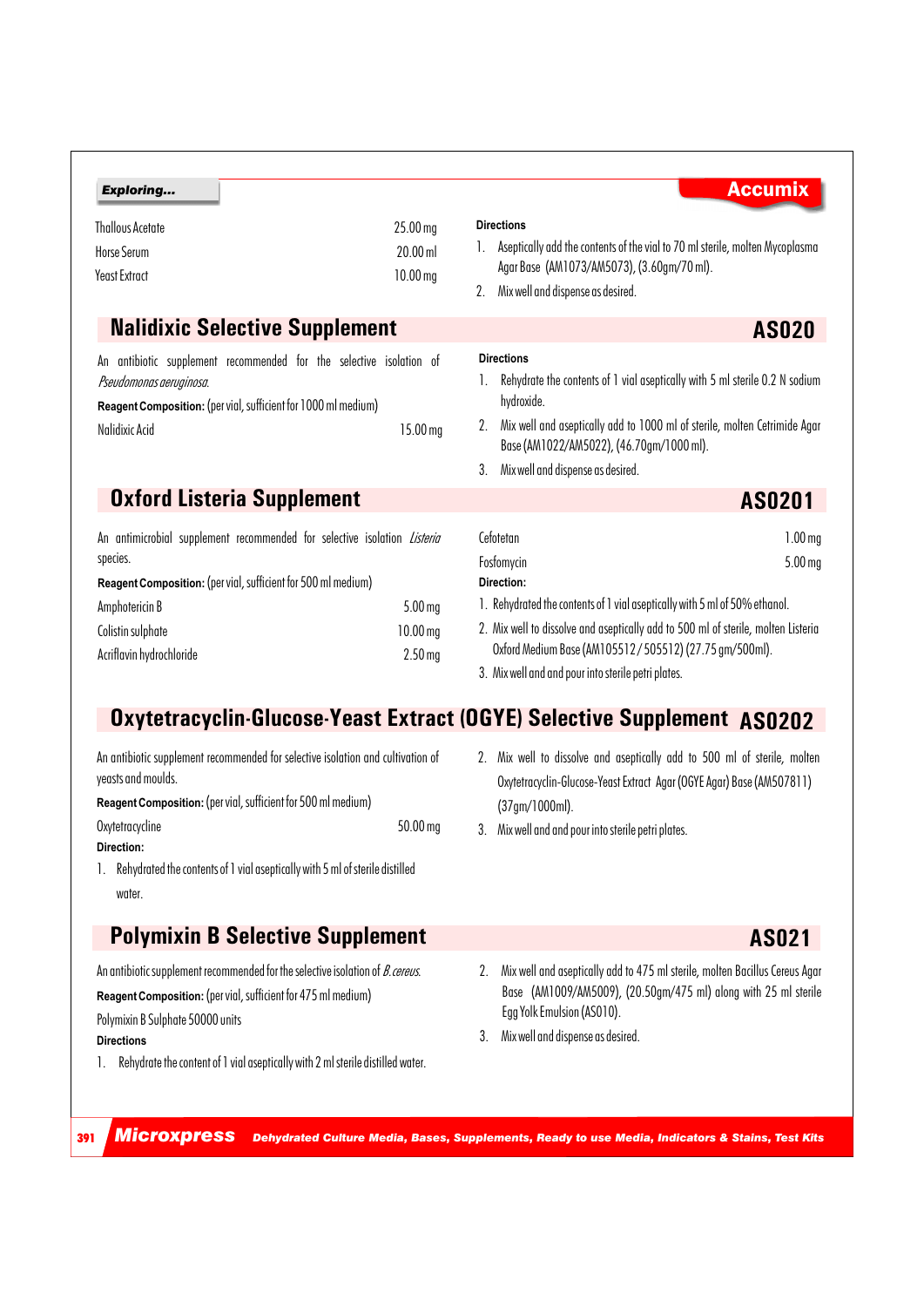## **Potassium Lactose 50% (10ml/Vial)**

A filter sterilized supplement recommended for isolation and enumeration of wild yeasts in pitching yeasts.

**Reagent Composition:** (per vial, sufficient for 1000 ml medium)

50% Potassium lactate 10.00 ml

### **Direction:**

*Staphylococci.*

1. Add contents of 1 vial to 990 ml of distilled water.

## **Potassium Tellurite 1% AS022**

|  |                | Reagent Composition: (10 ml per vial) |                                                                           |  |  |  |
|--|----------------|---------------------------------------|---------------------------------------------------------------------------|--|--|--|
|  | Staphylococci. |                                       |                                                                           |  |  |  |
|  |                |                                       | A filter sterilized supplement recommended for the selective isolation of |  |  |  |

| Potassium Tellurite    | $0.10$ gm  |
|------------------------|------------|
| <b>Distilled Water</b> | $10.00$ ml |

A filter sterilized supplement recommended for the selective isolation of

Potassium Tellurite 0.35 gm Distilled Water 10.00 ml

## **Potassium Tellurite 3.5% AS023**

**Reagent Composition:** (10 ml per vial)

1. Warm the refrigerated content of 1 vial to 45-50°C.

2. Mix well and aseptically add 3 ml to 950 ml sterile, molten Baird Parker Agar Base (AM1011/AM5011), (63gm/950 ml) along with 50 ml sterile Egg Yolk Emulsion (AS010).

2. Mix well and aseptically add to sterile, molten Vogel Johnson Agar Base

3. Mix well and dispense as desired.

## **Preston Selective Supplement (Campylobacter Selective Supplement IV, Modified)**

A supplement recommended for the selective isolation of *Campylobacter* species.

| Reagent Composition: (per vial, sufficient for 500 ml medium) |                   |
|---------------------------------------------------------------|-------------------|
| Polymyxin B                                                   | 2,500 IU          |
| Rifampicin                                                    | 5.0 <sub>mq</sub> |
| <b>Trimethoprim Lactate</b>                                   | $5.0$ mg.         |
| Amphotericin B                                                | $5.0$ mg.         |

#### **Directions**

1. Rehydrate the contents of 1 vial aseptically with 5 ml of 50% acetone.

2. Mix well and aseptically add to 500 ml sterile molten Preston Agar Base (AM10831/AM50831) (18.50gm/500 ml).

3. Mix well and dispense as desired.

- 2. Mix well to dissolve and aseptically add to 1000 ml of sterile, molten Lysine Medium (AM10577 / 50577) (66.00 gm/1000ml).
- 3. Boil to dissolve the medium completely.
- 4. Cool to  $50^{\circ}$ C.

**Directions**

5. Adjust the pH to 5 and Pour into sterile plates.

1. Warm the refrigerated content of 1 vial to 45-50°C.

(AM1108/AM5108), (30.50gm/500 ml).

3. Mix well and dispense as desired.

**AS0231**

**AS0211**

392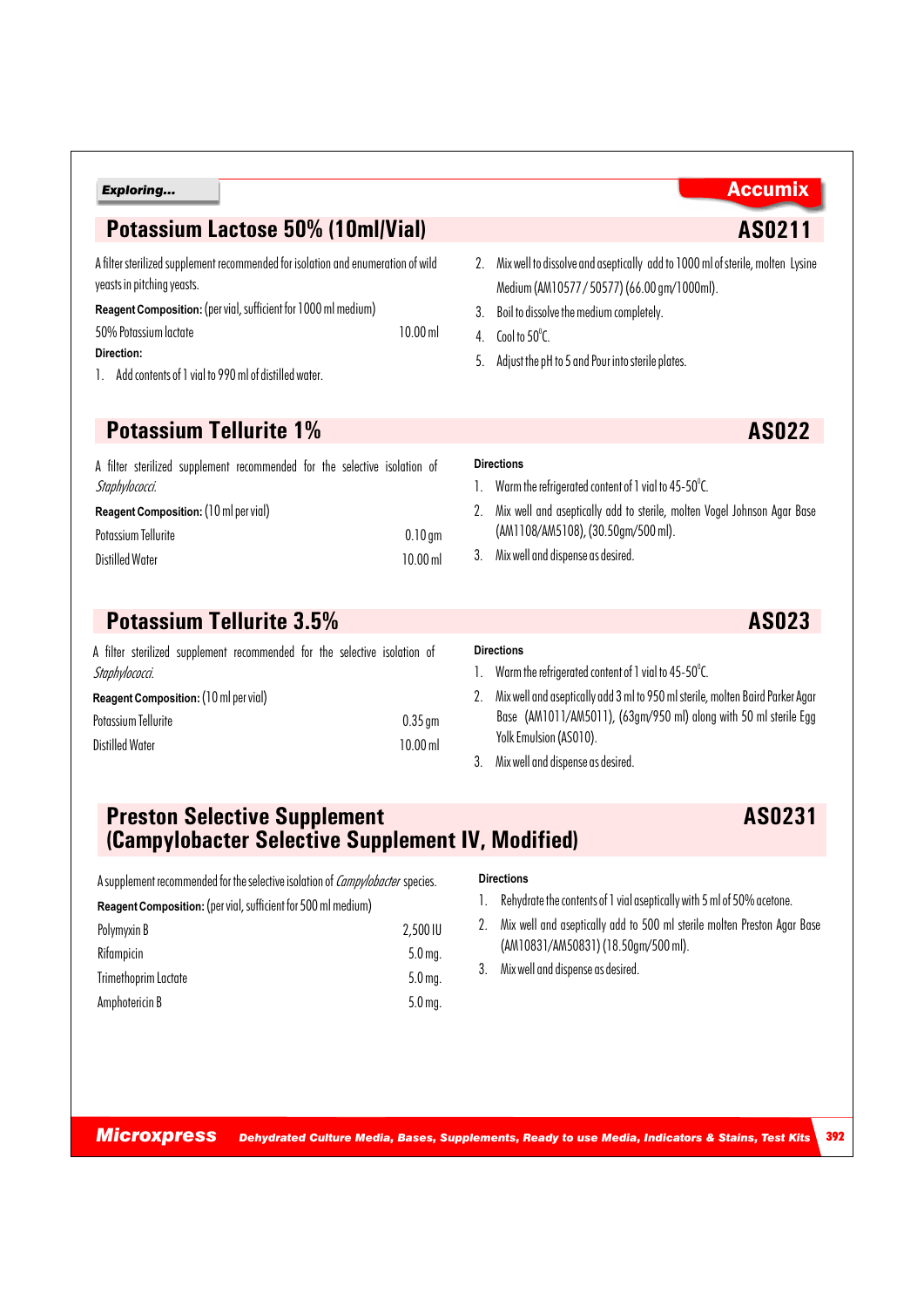## **Rosolic Acid (0.1 gms per vial) AS0232**

A supplement recommended for selective isolation of coliform bacteria.

**Reagent Composition:** (per vial, sufficient for 1000 ml medium)

Rosolic acid **0.10 gm** 

**Direction:**

1. Rehydrated the contents of 1 vial aseptically with 10 ml of 0.2 N sodium hydroxide..

## **Sodium Deoxycholate AS024**

A selective agent used in bacteriological culture media to inhibit gram-positive microorganisms. Sodium Deoxycholate is the sodium salt of deoxycholic acid. Since it is a salt of a highly purified bile acid, it is used in culture media in lower concentrations than naturally occurring bile.

- 2. Mix well to dissolve and aseptically add to 990 ml of boiled M-FC Agar Base (AM506923)(52.10gm/1000ml) and M-FC Broth Base (AM506924) (37.10gm/1000ml), warm it for 1 – 2 minutes.
- 3. Mix well and and dispense as desired.

Sodium Deoxycholate is used in Deoxycholate Citrate Agar, Xylose Lysine Deoxycholate Agar, Tetrathionate Broth Base, etc.

**Directions**

**Directions**

**Directions**

1. Refer to the final concentration in the formula of the medium being prepared.

## **Staph-Strepto Supplement AS025**

An antibiotic supplement recommended for the selective isolation of *Staphylococcus*and *Streptococcus*species.

**Reagent Composition:** (per vial, sufficient for 500 ml medium)

| Nalidixic Acid    | $7.50$ mg |
|-------------------|-----------|
| Colistin Sulphate | $5.00$ mg |

## **Strepto Supplement AS026**

An antibiotic supplement recommended for the selective cultivation of *Streptococcusb* species.

**Reagent Composition:** (per vial, sufficient for 500 ml medium)

| Nalidixic Acid       | $3.75$ mg          |
|----------------------|--------------------|
| Neomycin Sulphate    | 1.06 <sub>mq</sub> |
| Polymixin B Sulphate | 8500 units         |

## **Sulpha Supplement AS027**

An antibiotic supplement recommended for the selective isolation of *Salmonella* species. **Reagent Composition:** (per vial, sufficient for 500 ml medium) Sodium Mandelate 125.00 mg Sodium Sulphaacetamide 500.00 mg 1. Rehydrate the content of 1 vial aseptically with 2 ml sterile 0.2 N sodium hydroxide.

2. Mix well and aseptically add to 500 ml sterile, molten Columbia Blood Agar Base (AM1029/AM5029), (22gm/500ml), along with 25 ml sterile defibrinated horse blood.

3. Mix well and dispense as desired.

- 1. Rehydrate the content of 1 vial aseptically with 2-5 ml sterile 0.2 N sodium hydroxide.
- 2. Aseptically add the contents to 500 ml sterile, molten Columbia Blood Agar Base (AM1029/AM5029), (22gm/500ml). The medium may be enriched with 7% v/v sterile defibrinated blood.
- 3. Mix gently and dispense as desired.

**Directions** 1. Rehydrate the content of 1 vial aseptically with 5 ml sterile 0.2 N sodium hydroxide.

2. Mix well and aseptically add to 500 ml sterile, molten Brilliant Green Agar, Modified (AM1018/AM5018), (29.05gm/500ml).

3. Mix well and dispense as desired.

*Microxpress Dehydrated Culture Media, Bases, Supplements, Ready to use Media, Indicators & Stains, Test Kits*

## **Exploring...** Accumix